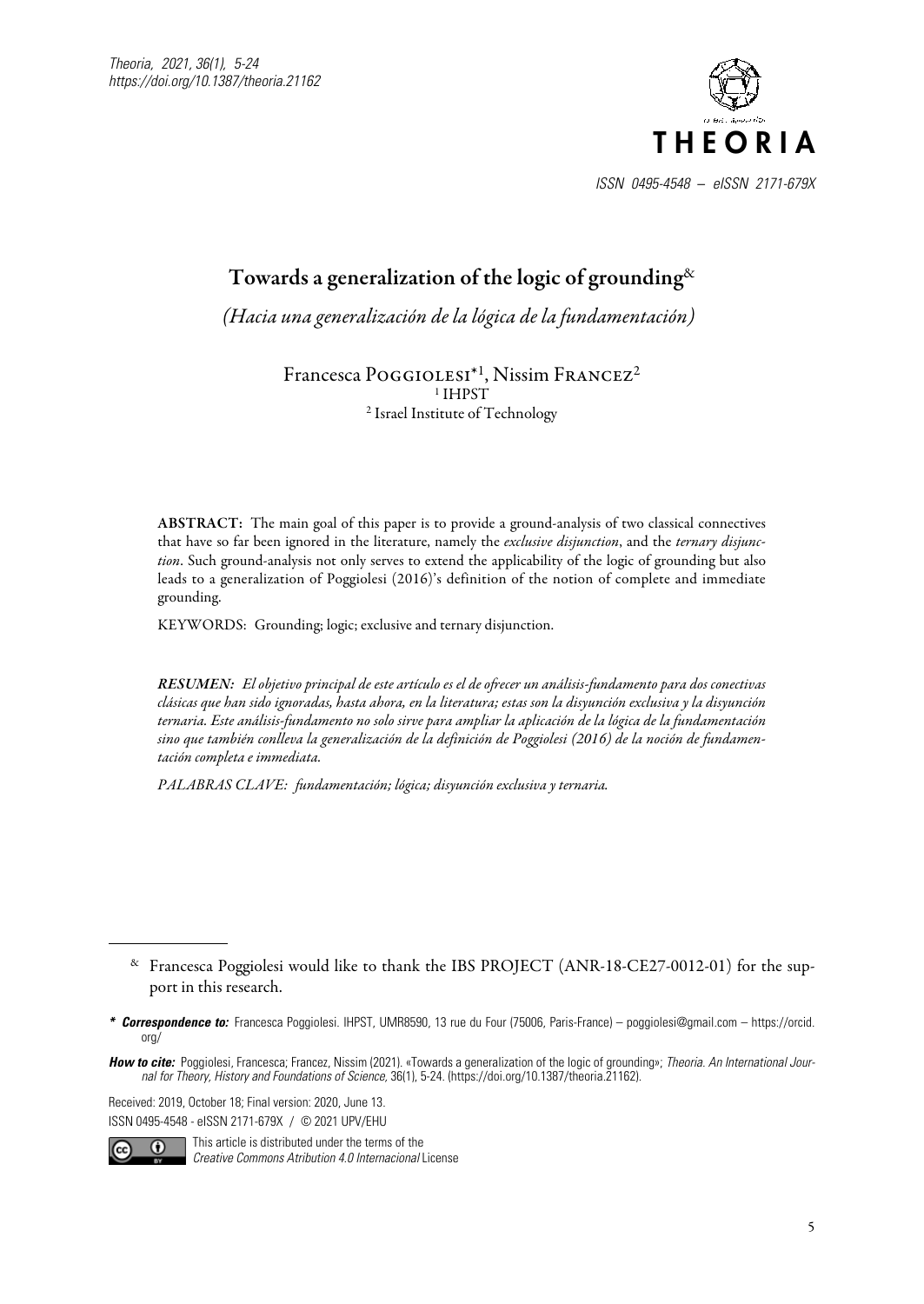## *1. Introduction*

In the last decade the notion of *grounding* has become prominent in philosophy. Grounding is usually taken to be a relation amongst truths or facts which is non-causal and explanatory in nature. This relation has been studied from several different perspectives: some papers retrace the history of grounding (e.g. see Rumberg (2013); Sebestik (1992)), others deal with the metaphysics of grounding (e.g. see Fine (2012b); Schaffer (2009)), others analyze the properties that the grounding relation might enjoy (e.g. Krämer (2013); de Rosset (2013)). Yet another approach concerns the logic of grounding: several formal theories of grounding aim at clarifying this non-causal and explanatory relation with respect to logical connectives. These theories are of several types but it is possible to classify them in the following way.<sup>1</sup> First of all, most formal theories of grounding take the notion of grounding as primitive, namely they assume grounding to be a fundamental notion that cannot be defined in terms of others; in this type of theories, the motivation for choosing certain grounding axioms (or rules) rather than others mainly relies on appeal to our intuitions.2 In these theories, grounding is either formalized as a connective (see Correia (2014); Fine (2012a); Schnieder (2011)) or as a predicate (see Korbmacher (2017)); in either ways, logical axioms or rules for the classical connectives of conjunction, disjunction and negation, as well as for universal and existential quantifiers, are proposed.

There also exists an approach, which is mainly inspired by the insights of the Bohemian thinker Bernard Bolzano, that takes grounding to be a notion characterizable in terms of others (see Poggiolesi (2016)): according to this approach grounding can be seen as a special type of derivability relation where complexity grows from the grounds to the conclusion. In this framework, grounding is formalized both as a metalinguistic relation (since it is a special type of derivability and derivability is a metalinguistic relation) but also as a connective, and grounding principles for the classical connectives of negation, conjunction and disjunction, but also for the relevant implication,<sup>3</sup> have been proposed.

The aim of this paper is to further develop the study of grounding from a logical perspective. In particular, we will consider the two classical connectives of *exclusive disjunction*  and *trivalent disjunction* and we will elaborate an adequate logical grounding analysis of them. We will do this by employing the formal theory of grounding developed by Poggiolesi (2016). In *Section 2*, we will discuss the relevance of developing a grounding analysis of the connectives of exclusive disjunction and trivalent disjunction, and of using Poggiolesi's approach as an appropriate framework for this study. After having used *Section 3* to briefly remind the reader of Poggiolesi's approach, we will dedicate *Section 4* to deal with the grounding analysis of exclusive disjunction, while *Section 5* to deal with the grounding analysis of ternary disjunction. *Section 6* will serve to evaluate the results obtained, whilst *Section 7* to draw some conclusions.

<sup>&</sup>lt;sup>1</sup> This classification is mainly inspired by Poggiolesi (2020b).

<sup>&</sup>lt;sup>2</sup> See McSweeney (2020).

<sup>3</sup> See Poggiolesi (2020a).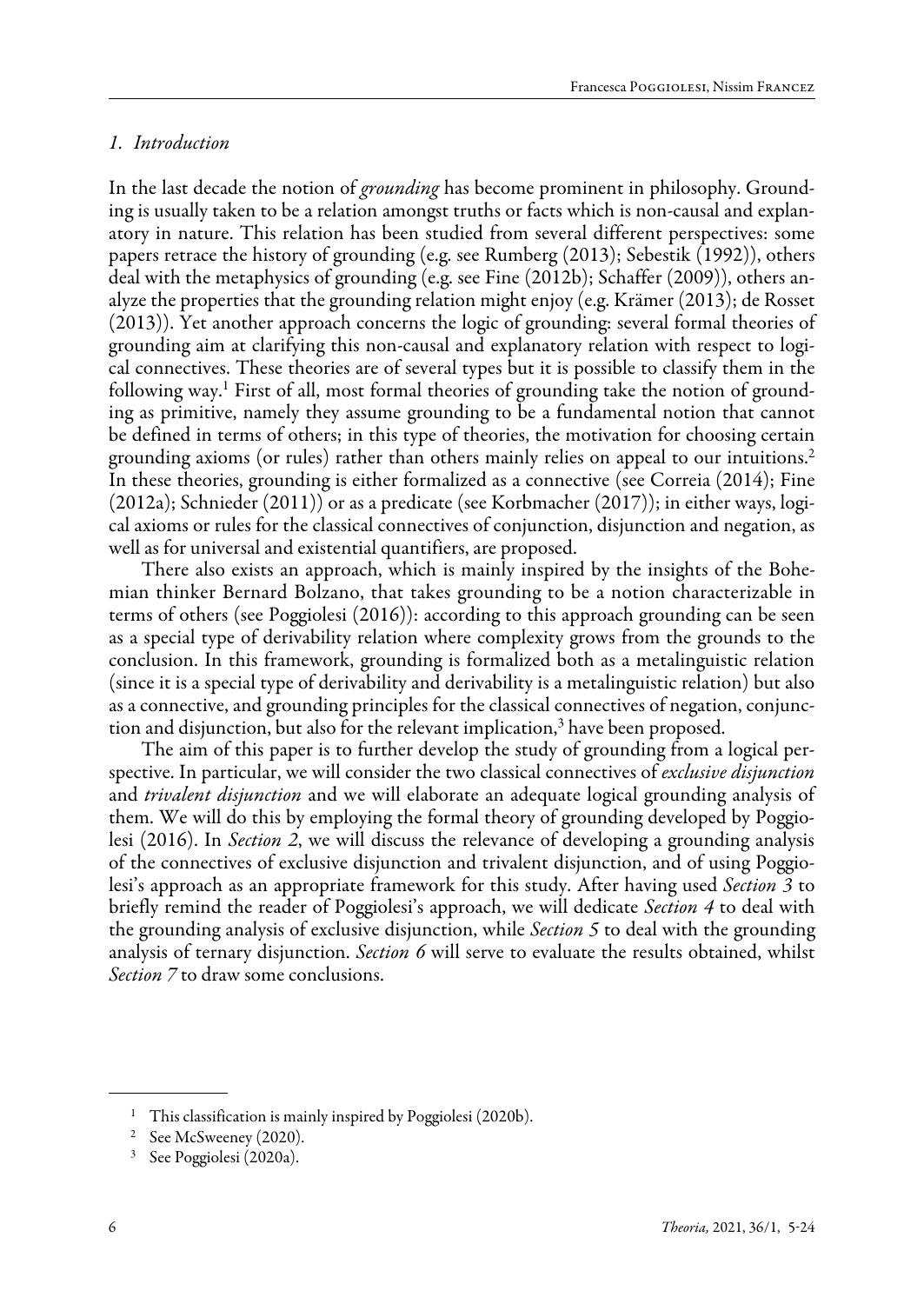### *2. Motivational background and related methodology*

In this paper we will develop a grounding analysis of two disjunctions that have not been treated in the (grounding) literature so far, namely the *exclusive or*, as well as the *trivalent or*. We will do this by using the formal theory of grounding developed by Poggiolesi (2016). In this section we will discuss the relevance and interest of studying these new nonstandard classical connectives from a grounding perspective, as well as the appropriateness of the chosen methodology in this context.

Let us first of all remind the reader what the exclusive disjunction and trivalent disjunction are. The exclusive disjunction is a disjunction between two options that are incompatible with each other. Typical examples of exclusive disjunction are:

- John is either the brother of Tessa's mother *or* he is the brother of Tessa's father,
- with four euros, John either buys a sandwich *or* a drink,
- tonight Benjamin will either go to the theater *or* to the cinema.

The trivalent disjunction is a disjunction amongst three options at the same time and such that these options are not mutually exclusive. Typical examples of trivalent disjunction are:

- Fabrice will have breakfast with Anne *or* lunch *or* dinner,
- John is very talented in playing clarinet *or* he has been practicing for a long time *or*  he really enjoys playing the instrument,
- Ann will watch a Tarantino movie *or* a Scorsese movie *or* a Lynch movie.

Formal theories of grounding have so far only been dealing with the classical connectives of conjunction, disjunction, negation and the quantifiers. The choice of these connectives and classical logic is typically motivated on metaphysical grounds: the relation between the classical conjunction, disjunction, negation, quantifiers and their grounds is a relation of metaphysical priority and formal theories of grounding are supposed to capture this relation at the formal level. However, quite recently, several scholars, such as Hofweber (2009); McSweeney (2020); Merlo (2020); Smithson (2019), have been arguing against this view: according to them, two relations of grounding need to be distinguished, one metaphysical and the other logical, and the link between logical connectives and their reasons counts as an example of the latter notion rather than the former. Therefore, according to this novel perspective, formal theories of grounding deal with a logical grounding relation.

This paper focusses on formal theories of grounding, but largely remains neutral as concerns this dispute (although we will return to it in the penultimate section). Whichever relation —be it metaphysical or logical— these theories are supposed to capture, since they are *formal* theories, they can themselves become the object of a study that shows their relevance, strength and utility from a logical point of view. Actually, it is quite usual to study formal theories from this angle; if, for example, we consider formal theories of modalities, they have been the object of deep mathematical analysis independently from their philosophical applications i.e. independently from whether they are looked at as capturing logical necessity or metaphysical necessity, see Blackburn *et al.* (2001). In this kind of research, standard logical questions are addressed, like: what results can be proved with these theories? Can we use them to solve paradoxes? How wide is their applicability? This paper can be seen as taking some steps in this direction, insofar as its aim is precisely to extend formal theories of grounding to cover connectives that have not so far been considered. Need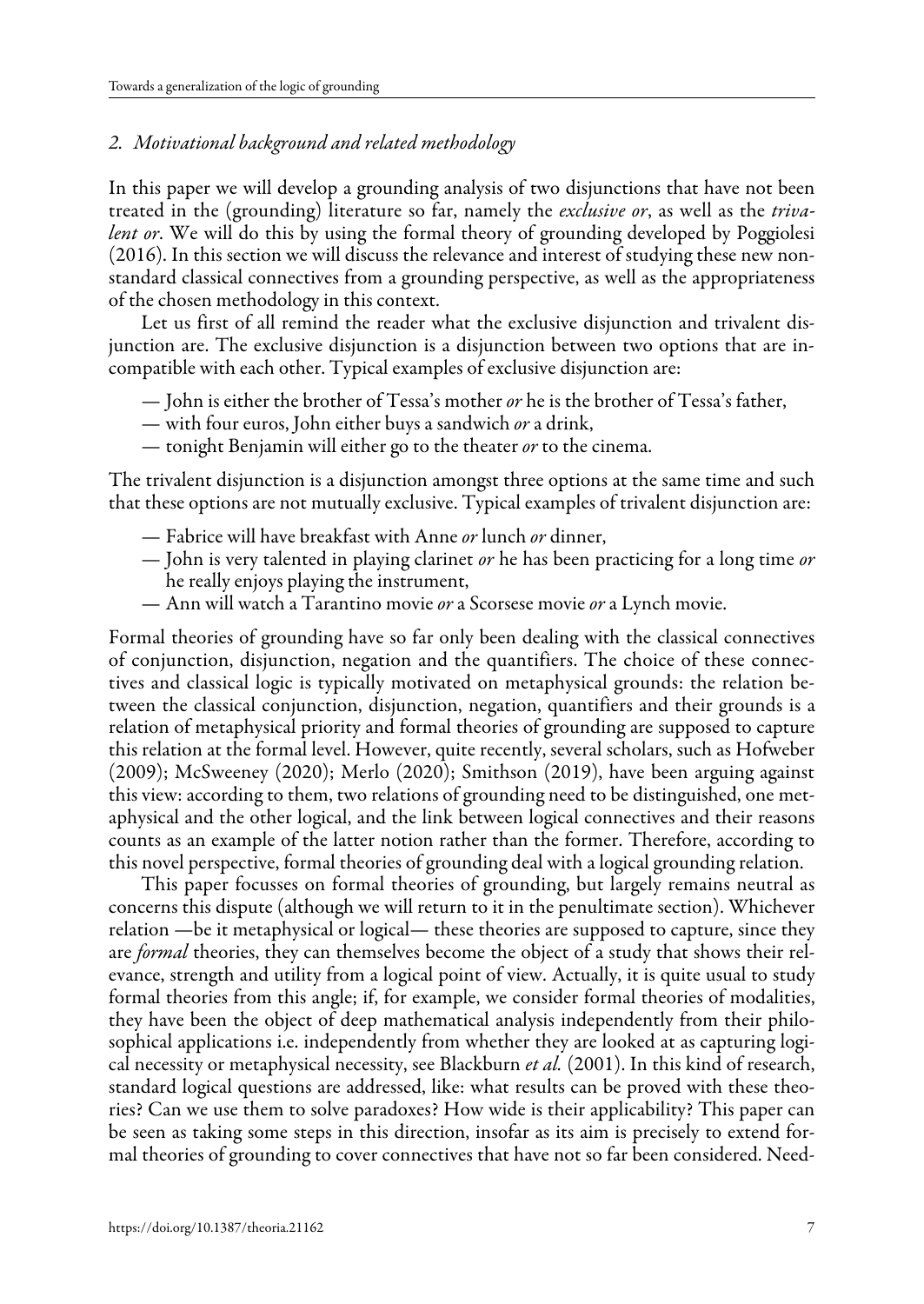less to say, the wider the applicability of the formal theories of grounding, the stronger and more attractive their logical interest is. Moreover, as we will try to show in Section 6, a wide applicability also lead to the identification of new and interesting philosophical features.

If one accepts the relevance of a logical perspective on formal theories of grounding, and the interest of applicability and extendability, one still has to decide which less standard connectives to consider first. Why begin, as we do, with exclusive and trivalent disjunctions? Most importantly, because among all classical connectives considered to date, disjunction is without doubt the most controversial one. One controversial concerns the grounds of a disjunction: indeed, it is the connective on which the several formal theories of grounding differ. On the one hand, under most approaches, the logical grounds of a disjunction are either both disjuncts or one of them (see Correia (2014); Fine (2012a); Schnieder (2011)); however, this way of treating disjunction creates the famous overdetermination phenomenon (see Koslicki (2015)), which basically consists in one disjunction being determined by more than one ground. By contrast, Poggiolesi (2016) introduces the notion of *robust condition* (see the next section for a definition) which intervenes in the grounds of disjunction. As she shows, this allows her account to overcome the overdetermination problem and settle the logical grounds of the *or* in a complete way.4 Another controversy is the aforementioned one between metaphysical and logical grounding: indeed, the grounding-analysis of disjunction is one of the main disputed cases in this debate. In particular, according to Hofweber (2009); Merlo (2020), the relation between a disjunction and its disjuncts cannot be unproblematically conceived of in terms of metaphysical priority. In sum, the case of disjunction is typically questionable and a source of debate in the grounding literature. For this reason, a study of relative disjunction connectives might shed light on the fruitfulness of different approaches, or on these debates, insofar as they give a glimpse of how they can apply beyond the case of the classical disjunction.

Finally, let us explain why we work primarily with the theory developed by Poggiolesi, and not with the most well-known theories of Fine (2012a) or Correia (2014), to investigate the grounds of the exclusive disjunction and the trivalent disjunction. There are three main reasons for this choice. The first is *generality*: it has recently been proved by Poggiolesi (2020c)) that her theory is more general than the one developed by Fine (2012b), i.e. that there exists a formal translation according to which given Poggiolesi's approach, we can recover each Finean grounding relation between logical connectives and their grounds. The converse does not necessarily hold. Therefore, if we have a grounding analysis of, for example, trivalent disjunction according to Poggiolesi's approach, we can obtain a grounding-analysis of trivalent disjunction according to Fine's approach, whilst the converse is not necessarily true. The second concerns the previously mentioned issue of *overdetermination*: as already noted, Poggiolesi's theory does not encounter the problem of the overdetermination of disjunction and thus looks as more promising for treating other types of disjunction. The third is *structural extendability*. Poggiolesi's theory is based on a characterization of the notion of grounding as a special form of derivability; this characterization repre-

<sup>4</sup> We emphasize that Poggiolesi aims to capturing the notion of *complete* grounding, that is different from the more famous notion of *full* grounding. We have the complete grounds of a certain truth *A*  when we have a maximal set of all truths that can contribute to explain *A*. See Poggiolesi (2020a) for further details.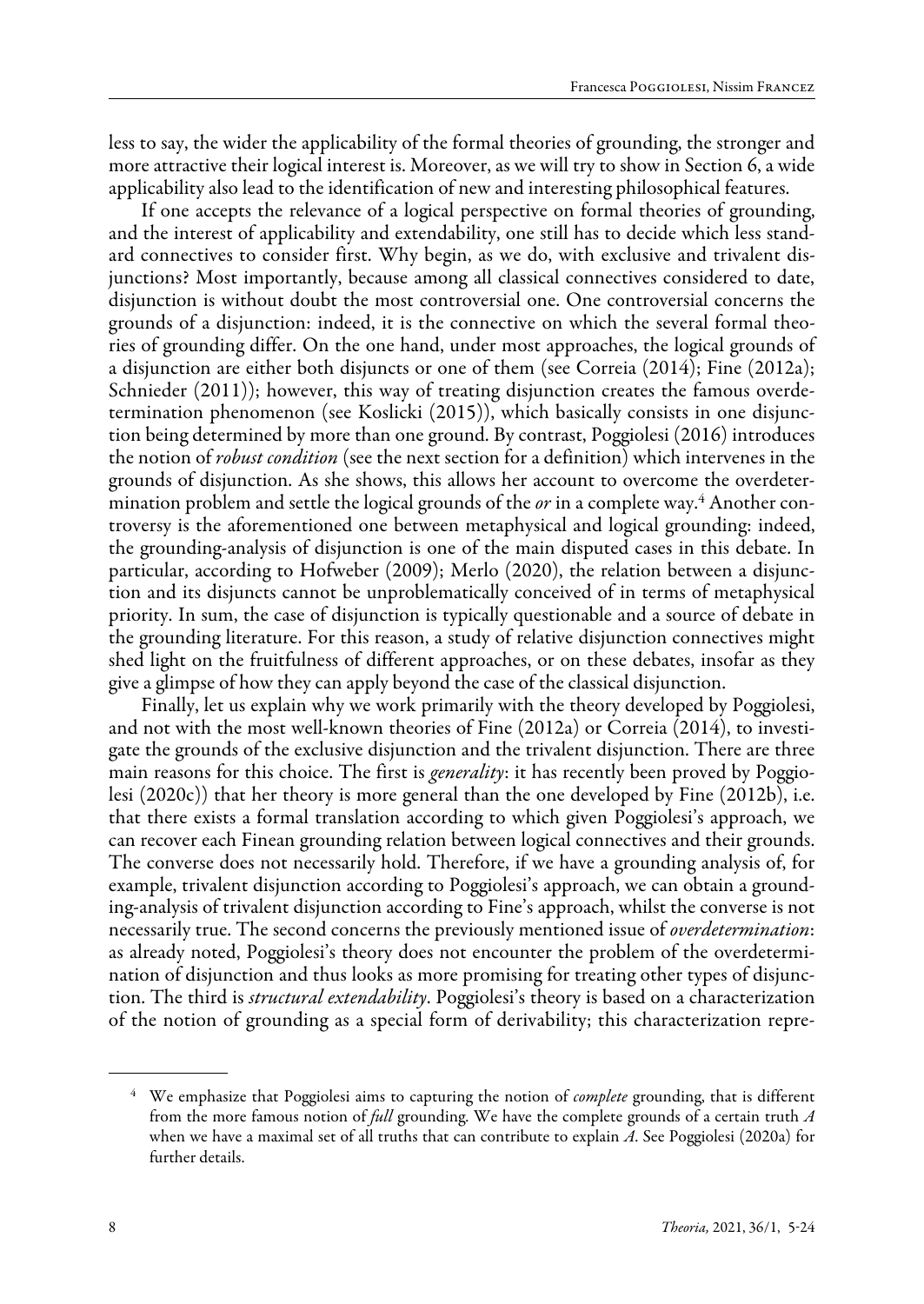sents the formal basis to justify certain grounding rules (in particular, Poggiolesi (2018) puts forward grounding rules that are proved to be equivalent to the definition of the notion of complete and immediate grounding). In contrast, other formal theories of grounding defend their grounding rules or axioms on a case-by-case basis by appeal to intuitions. To this extent, Poggiolesi's framework is naturally —or structurally— extendable, by applying the general definition of grounding to the new connectives and seeing what rules result, whereas other theories are not: they give little structural indication of how they would be extended. As we will see in the next section, the grounding —analysis of the exclusive as well as ternary disjunctions will lead to a natural generalization of Poggiolesi's approach itself, but also a natural test-case for her extendable, principle— based approach. As so often, the formal principle-based framework, when applied to new cases, may give guidance where intuitions might be weaker or lacking.

## *3. A definition of the notion of complete and immediate formal grounding in the classical framework*

We use this section to briefly recall the results of Poggiolesi (2016) for capturing the notion of complete and immediate grounding, which will play an important role in the sequel. Two very simple ideas motivate it. The first consists in organizing all formulas of the propositional classical language in a grounding hierarchy: each level of the hierarchy contains formulas of different complexity, with complexity increasing from bottom to top. We will call this complexity *g-complexity* to differentiate it from the standard notion of logical complexity.

Once all formulas are organized into the hierarchy, the task is to identify the formulas that stand in a dependence relation. But how is the dependence relation formally defined? By the two clauses of *positive* and *negative* derivability. Positive derivability states that the conclusion should be derivable from its grounds, while negative derivability states that the negation of the conclusion should be derivable from the negation of each ground. Whilst it is often assumed that positive derivability is a necessary condition for grounding (e.g. see Rumberg (2013)), negative derivability is specific to Poggiolesi's approach. Negative derivability formalizes the idea of variation: in a grounding relation not only the conclusion is derivable from its grounds, but also if something is modified in the grounds, this modification needs to affect the conclusion as well. In the negative derivability clause of Poggiolesi, the variation is conveyed by negating all the grounds *en bloc*.

As already mentioned, the account put forward in Poggiolesi (2016) involves a distinction between grounds and robust conditions, which can be described briefly on the example of a disjunction like *A* ∨ *B*, in a situation where the formula *A* is true. In this case, *A* is certainly a ground for  $A \vee B$ ; but in order for *A* to be the *complete* ground for  $A \vee B$ , it is necessary to specify that *B* is false (i.e. that *B* is not also a ground for  $A \vee B$ ); in other terms, it is the falsity of *B* that ensures that, or is a *(robust) condition* for *A* to be the complete ground for  $A \vee B$ . Thus,  $A$  is the complete and immediate ground for  $A \vee B$  under the robust condition that *B* is false. The reader is referred to Poggiolesi (2016) for a detailed explanation and discussion of the idea of robust conditions in a grounding framework. Robust conditions are denoted by square brackets and will be introduced in Proposition 8.

We now present the formalism inspired by these ideas. We refer the reader to Poggiolesi (2016) for an even more detailed explanation of the notions introduced here.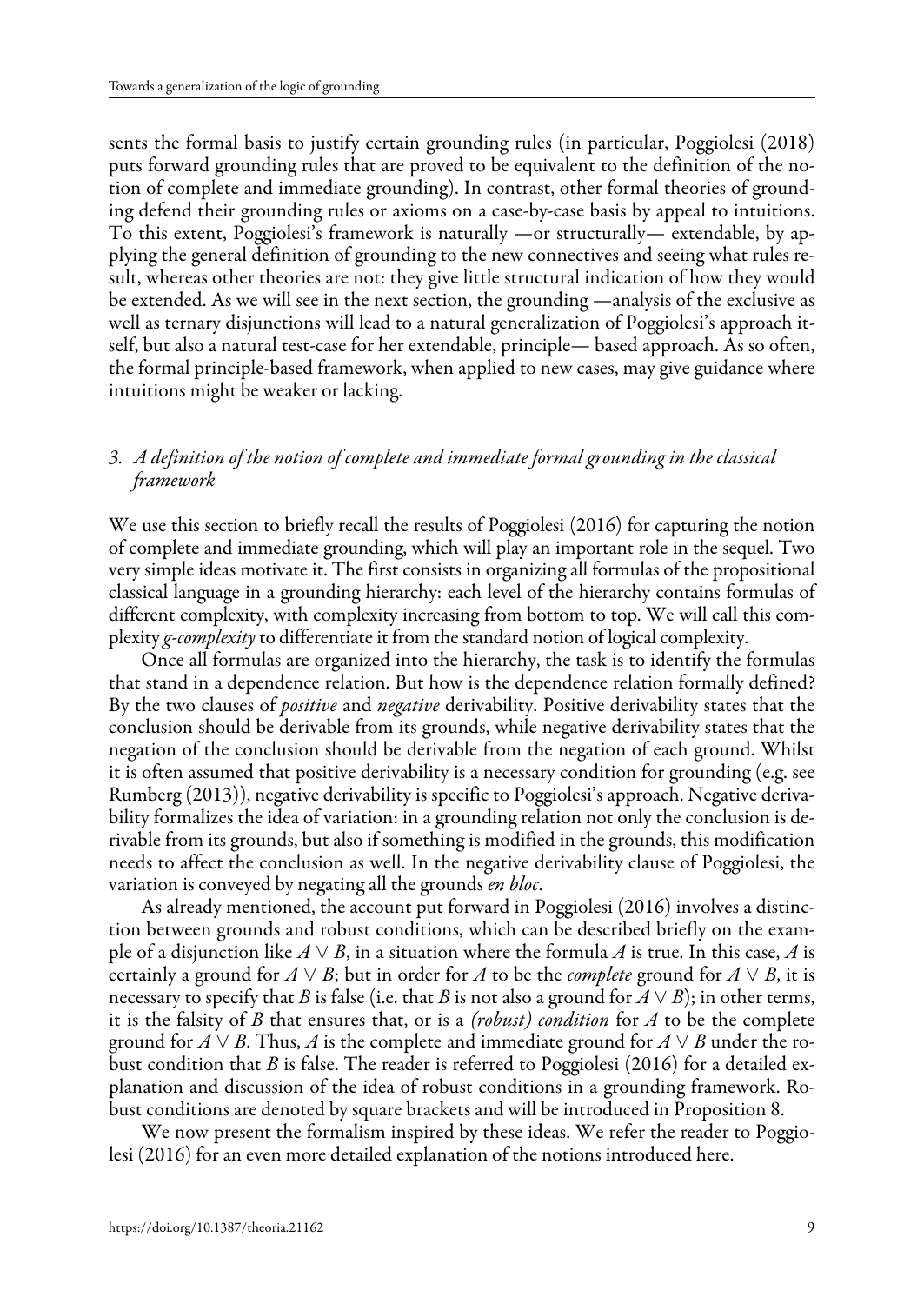**Definition 1.** The classical language  $\mathcal{L}^c$  is composed of a denumerable stock of propositional atoms (*p*, *q*, *r*, ...), the logical operators  $\neg$ ,  $\vee$  and  $\wedge$ , the parentheses (, ). The connectives  $\rightarrow$  and  $\leftrightarrow$  are defined as usual; formulas, denoted by the letters A, B, *C*, ..., are generated in the standard way and the symbol  $\perp$  is defined as  $A \wedge \neg A$ .

Once the classical language  $\mathcal{L}^c$  is given, we can standardly define, by means of the classical Hilbert system C (e.g. see Troelstra and Schwichtenberg (1996)), the notion of classical derivability. We will write  $M \vdash C A$  to denote the fact that the formula A is derivable in the Hilbert system for classical logic C from the multiset of formulas *M*.

We now introduce the key notion of g-complexity, which is a way of assigning a number to each formula of the language  $\mathcal{L}^c.$  The way that number is calculated reflects deep grounding-relevant features. As we will see, g-complexity leads to the identification of the relation of *being completely and immediately less g-complex*: if a multiset<sup>5</sup> M is completely and immediately less g-complex than a formula  $\tilde{A}$ , then the sum of the g-complexity of its members is one less than the g-complexity of *A*.

- Definition 2. As it is standard, we call atoms as well as negation of atoms literals. *l*, *l*', ... denote literals.
- **Definition 3.** The g-complexity of a formula  $A \in \mathcal{L}^c$ , gcm(A), is defined in the following way:

$$
-gcm(l) = 0,
$$
  

$$
-gcm(\neg\neg A) = 1 + gcm(A),
$$
  

$$
-gcm(A \circ B) = gcm(\neg(A \circ B)) = 1 + gcm(A) + gcm(B).
$$

where the  $\circ$  symbol stands for either conjunction or disjunction.

To understand the notion of g-complexity, it must be kept in mind that grounding is concerned entirely with truths. Accordingly, the appropriate notion of complexity should track relationships among the truths expressed by the formulas if they were true. If *A* and *B* express truths, then the truth expressed by  $A \wedge B$  or  $A \vee B$  is obtained from the previous truths using a single operation, just as the formulas  $A \wedge B$  and  $A \vee B$ are constructed from the formulas *A* and *B* using a single connective. Counting the connective in this case is faithful to the relationship of interest among truths and indeed  $gcm(A \circ B) = gcm(A) + gcm(B) + 1.$ 

By contrast, the negation is different, because there is no sense in which if a formula of the form *¬A* expresses a truth, then that truth is constructed from *A* itself. Consider for instance the formulas  $p$  and  $\neg p$  (namely the literals).  $p$  is atomic thus has g-complexity 0, but does that mean that *¬p* should count as having g-complexity 1? That would be justified if the truth  $\neg p$  (when it is a truth) was constructed from the truth  $p$ ; but this is not the case in general, not least because when one of the formulas is a truth, the other is not. From the point of view of grounding, which deals solely in truths, there is no truth from which *¬p*  can be formally constructed, so, like *p*, it is atomic. Similar points hold for formulas of the form  $A$ ,  $\neg A$ , where  $\overline{A}$  is either a conjunction or a disjunction: the complexity of the latter

<sup>&</sup>lt;sup>5</sup> We use multisets instead of sets to leave the door open to extending the work to grounding connectives in non-classical logics.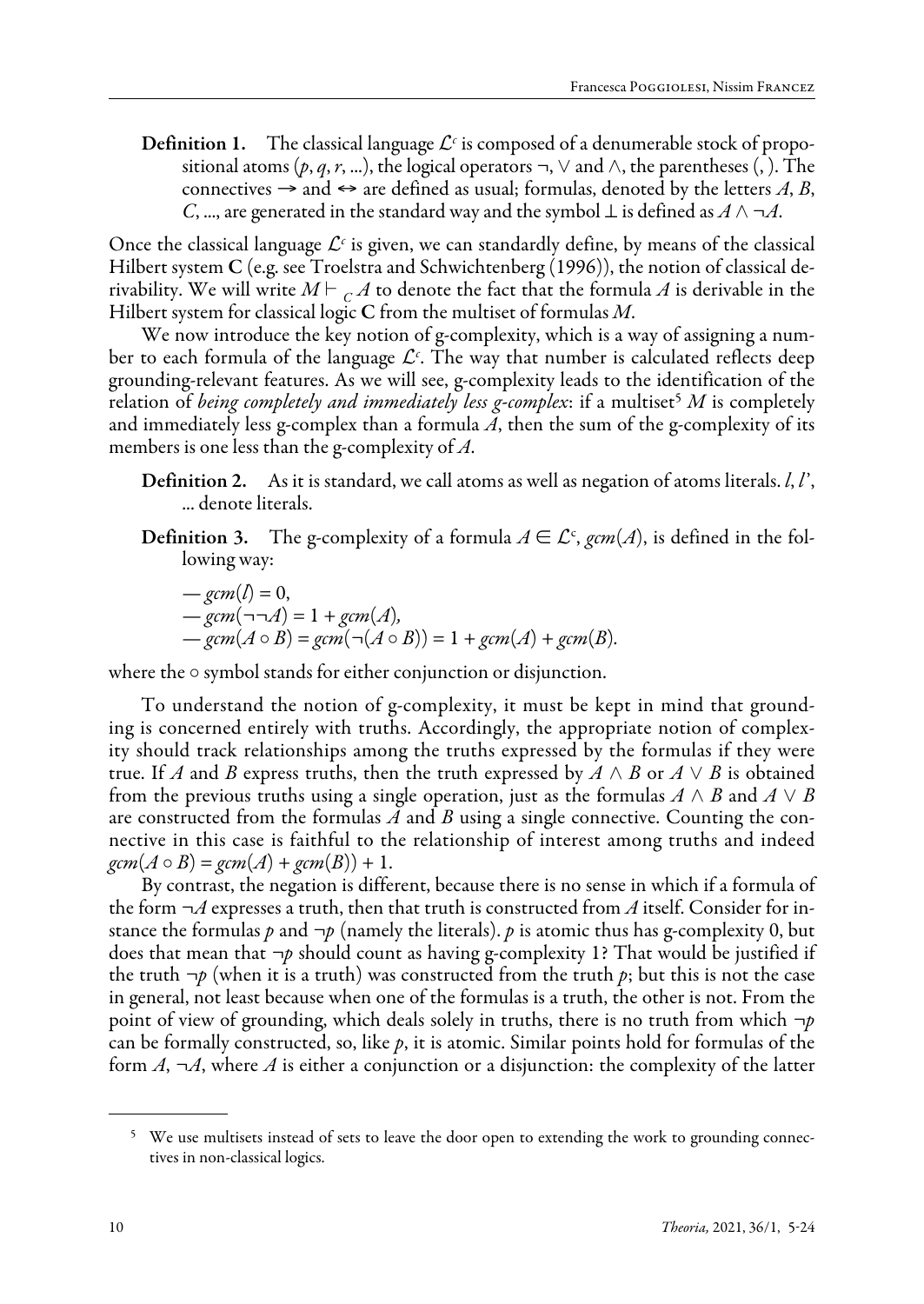cannot be counted as one more than the complexity of the former, since it is not reducible to it. Therefore in the formula  $\neg A$  (where A does not itself start with a negation), the only g-complexity to count is that of *A*. This is precisely what Definition 3 does, by setting the complexity of  $A \circ B$  and  $\neg(A \circ B)$  on the same level.

The case of the double negation, however, is different. A formula like *¬¬A*, if true, can be reduced to another, simpler truth, namely *A*. Moreover, such reduction is direct: there is no "intermediate" truth that one passes through to obtain the former from the latter. Thus, it makes sense to count the g-complexity of  $\neg\neg A$  as equal to that of A plus one.

Let us now move to the key notion of *being completely and immediately less g-complex*. In order to define this notion, we first need to introduce other notions, namely that of *converse* of a formula, and the relations of *a-c equivalence* and ≅. (The notion of converse of a formula and the relation  $\cong$  will be directly used to define the relation of "being completely and immediately less g-complex"; the relation of *a-c equivalence* serves to define the relation ≅).

Definition 4. Let *D* be a formula. The converse of *D*, written *D*\*, is defined in the following way

$$
D^* = \begin{cases} \neg^{n-1}E, & \text{if } D = \neg^n E \text{ and } n \text{ is odd} \\ \neg^{n+1}E, & \text{if } D = \neg^n E \text{ and } n \text{ is even} \end{cases}
$$

where the principal connective of *E* is not a negation,  $n \ge 0$  and 0 is taken to be an even number.6

Note that the advantage of working with the notion of *converse of a formula A* rather than with the *negation of a formula A* is that, while negation might increase the g-complexity of *A*, the converse of *A* is a formula *B* which has the same g-complexity as *A*, whilst having the opposite truth value than *A* just as the negation.

Definition 5. Consider a formula *A*. We will say that *A* is *a-c equiv* to *B*, if, and only if, *A* can be obtained from *B* by applications of associativity and commutativity of conjunction and disjunction.

**Definition 6.** For any two formulas  $A, B, A \cong B$  if, and only if:

*A* is *a-c equiv* to *B* or *A* is *a-c equiv* to  $B^*$ 

As extensively discussed in Poggiolesi (2016), two formulas *A* and *B* stand in the relation denoted by ≅ when they *are about*, or *pertain to*, or *concern* the same issue. The relation ≅ is thus analogous (though not equivalent) to the notion of factual equivalence discussed in Correia (2014, 2016).

Definition 7. Given a multiset of formulas *M* and a formula *C* of the classical language  $\mathcal{L}^c$ , we say that  $M$  is completely and immediately less g-complex than  $C$ , if, and only if:

 $-C$  ≅ ¬¬*B* and  $M = {B}$  or  $M = {B^*}$ , or  $-C \cong (B \circ D)$  and  $M = \{B, D\}$ , or  $M = \{B^*, D\}$ , or  $M = \{B, D^*\}$ , or  $M = \{B^*, D^*\}$ .

<sup>&</sup>lt;sup>6</sup> Note that  $\neg$ <sup>0</sup>*E* is just *E*.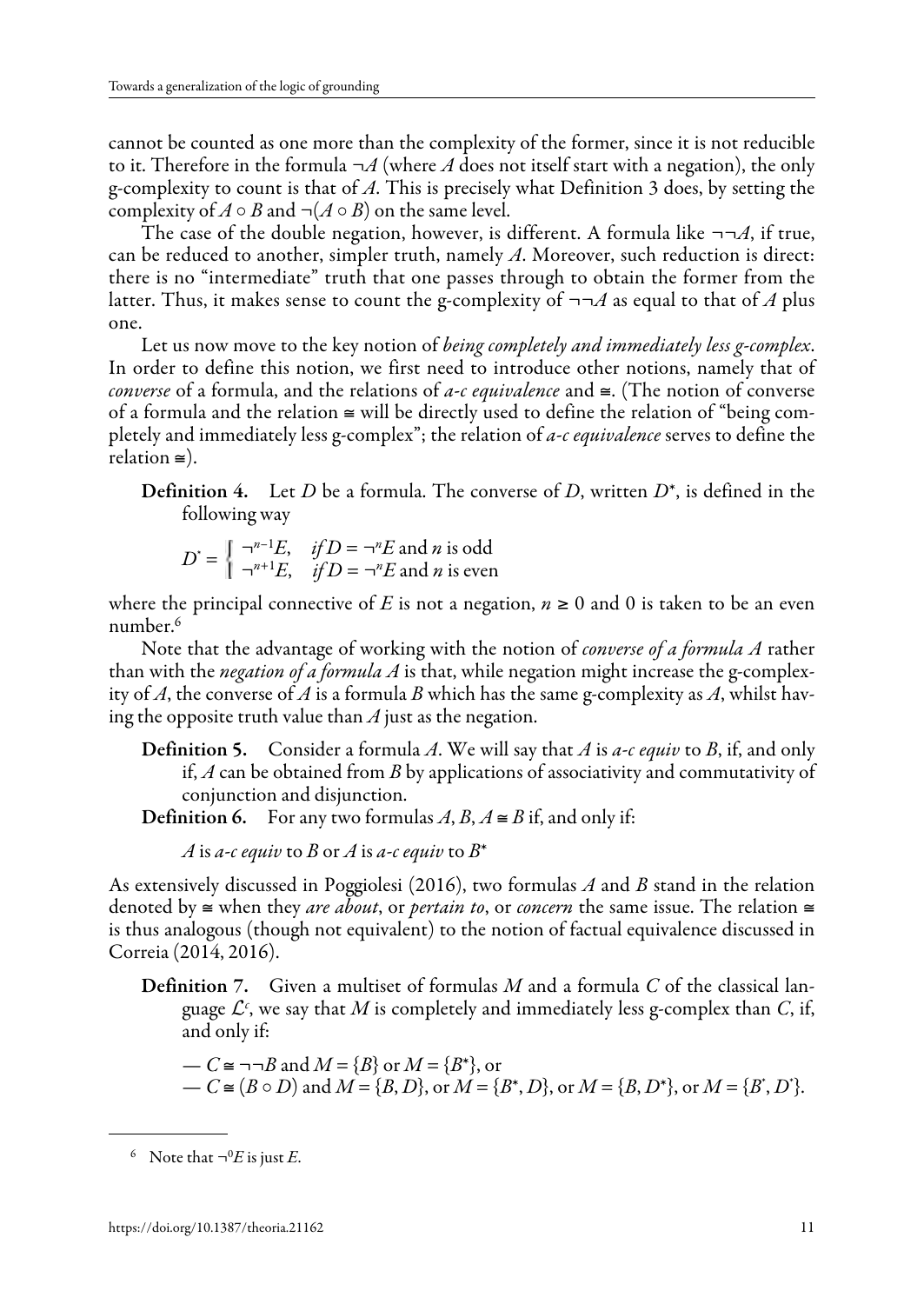The multiset<sup>7</sup>  $M$  is completely and immediately less g-complex than the formula  $C$  since it contains *all* those 'subformulas'8 of *C* which are such that the sum of their g-complexity is *one less than* that of *C*.

**Definition 8.** For any consistent multiset of formulas  $C \cup M$  such that  $C$  and  $M$  are formulated in the classical language  $\mathcal{L}^{\mathit{c}}$ , we say that, under the robust condition  $C$ (that may be empty), *M* completely and immediately formally grounds *A*, in symbols  $[C]$  *M*  $|∼ A$ , if and only if:

$$
-M \vdash_{\mathcal{C}} A
$$

$$
-C, \neg(M) \vdash_{C} \neg A
$$

— *C* ∪ *M* is completely and immediately less g-complex than *A* in the sense of Definition 7

where  $\neg(M) := {\neg B|B \in M}$ .

Under the robust condition *C*, the multiset *M* completely and immediately grounds *A*  if, and only if, (i) *A* is derivable from  $M$  – positive derivability; (ii)  $A$  is derivable from  $-(M)$ plus *C* – negative derivability; (iii)  $C \cup M$  is completely and immediately less g-complex than *A*.

As said in the Introduction, the goal of this paper is to use the approach developed by of Poggiolesi in order to give an adequate ground-analysis of the two connectives of *exclusive disjunction* and *trivalent disjunction*. But such an approach has been explicitly formulated for the classical connectives of negation, conjunction and disjunction. As an example, the relation of *being completely and immediately less g-complex* only concerns formulas built up from these connectives. Hence, in order for it to work for other connectives and still keep the spirit of the original one, we need to conservatively extend it, i.e. we need to generalize it in such a way that it works as it used to for the standard classical connectives but it also covers the new ones. Here it is the list of the reasonable moves to obtain a reasonable generalization.

- We need to replace, in the main definition, classical derivability  $\vdash_C$  by derivability in the logic where the new connectives are introduced.<sup>9</sup> This is the easy step. We recall that the original definition in both Poggiolesi (2016) and Poggiolesi (2018) considers derivability (both positive and negative) to be formulated in axiomatic (Hilbert-style) proof-systems. Here, for the sake of simplicity, we will mainly employ (the deductively equivalent) natural deduction (ND) proof systems for derivability.
- 2. We need to find a suitable notion of variation, expressing the expected connection between the complete immediate grounds and the grounded in the logic where the new connectives are introduced.
- 3. We need to find a suitable g-complexity measure and related notion of *being completely and immediately less g-complex* which involve the new connectives under consideration.

<sup>7</sup> We work with multisets rather than with sets since we need to keep track of the number of occurrences of each formula.

<sup>8</sup> For the rigorous definition of subformula in a grounding framework see Poggiolesi (2016).

<sup>9</sup> See also Poggiolesi (2020a).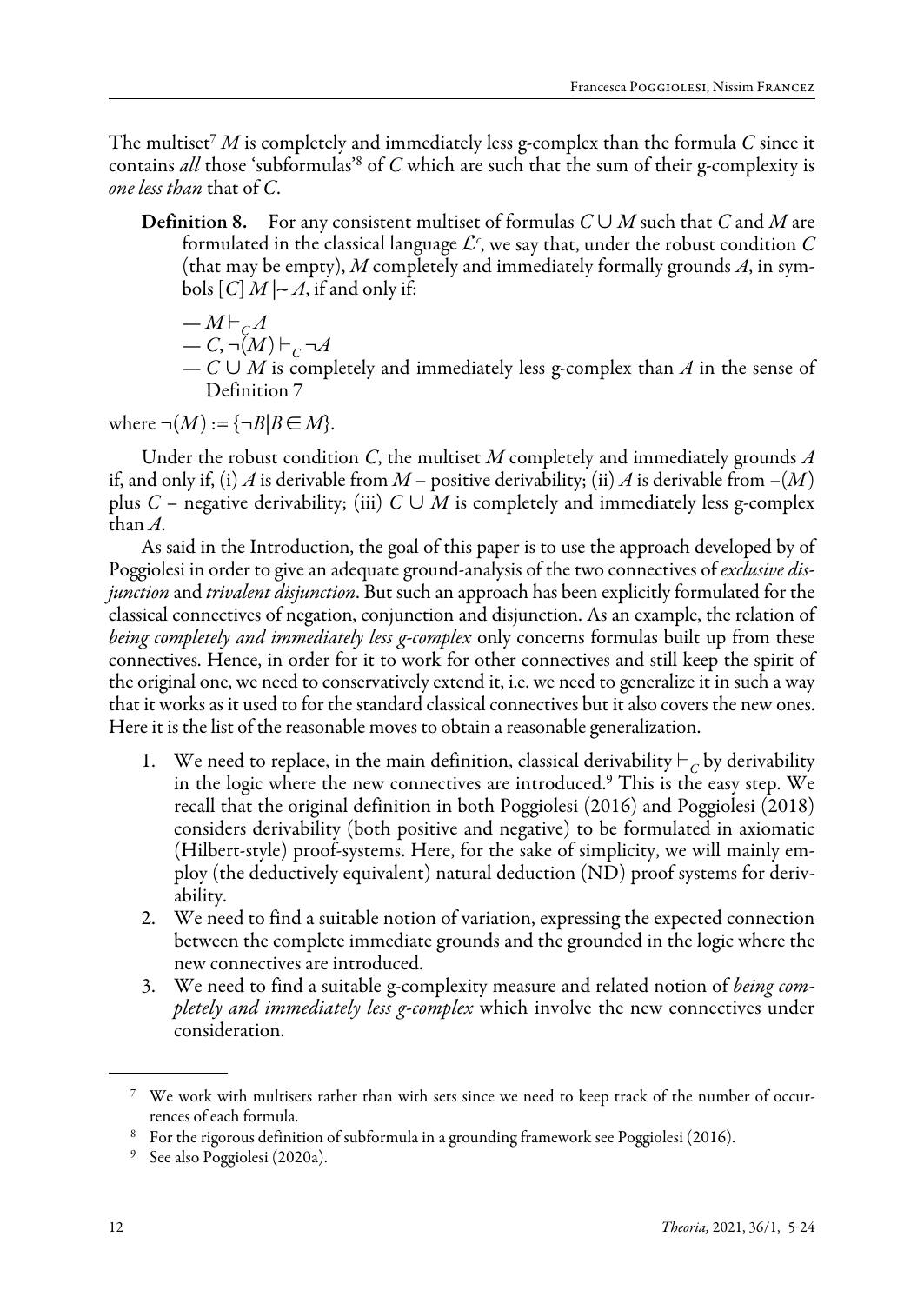#### *4. A logic with exclusive disjunction*

The first connective we analyse is the exclusive disjunction, also called *xor* and denoted by ⊕, and its negation. We will study this connective in the logic *<sup>c</sup>* <sup>⊕</sup> obtained by adding ⊕ to classical logic.

# 4.1. Defining the logic  $\mathcal{L}_{\oplus}^{\mathfrak{c}}$

**Definition 9.** The language  $\mathcal{L}_{\oplus}^c$  extends the language  $\mathcal{L}^c$  thanks to the addition of the binary connective ⊕. Formulas are generated as usual by the operation

$$
p \mid \neg A \mid A \land B \mid A \lor B \mid A \oplus B
$$

$$
\frac{A \to B}{A \oplus B}(\oplus I_1) \qquad \frac{\neg A \quad B}{A \oplus B}(\oplus I_2)
$$
\n
$$
\frac{A \oplus B \quad A}{\neg B}(\oplus E_1) \qquad \frac{A \oplus B \quad B}{\neg A}(\oplus E_2) \qquad \frac{A \oplus B \quad \neg A}{B}(\oplus E_3) \qquad \frac{A \oplus B \quad \neg B}{A}(\oplus E_4)
$$
\n
$$
\text{Figure 1}
$$
\n
$$
\text{ND for } \mathcal{L}_{\oplus}
$$

Truth is defined by classical-like bivalent valuations *v*, assigning arbitrarily truth-values to atomic formulas and extended to standard compound formulas as usual, and to formulas such as  $A \oplus B$  by

$$
v[A \oplus B] = t \text{ iff } v[A] \neq v[B]
$$

That is, there are two possibilities for  $v[A \oplus B] = t$ :

- 1.  $v[A] = t$  and  $v[B] = f$
- 2.  $v\overline{A} = f$  and  $v\overline{B} = t$

For derivability, we have the ND-system  $\mathcal{N}_{\oplus}$  obtained by adding to the natural deduction calculus for classical logic the rules in Figure 1. We use  $M\mathbin{\vdash}_{\mathcal{N}_\oplus} A$  to indicate derivability in  $\mathcal{L}^{\epsilon}_{\oplus}$ .

# 4.2. Complete immediate grounds in  $\mathcal{L}_{\oplus}^{\mathfrak{c}}$

Let us start by considering the notion of g-complexity, but also the related relation of *being completely and immediately less g-complex*, in the framework of the logic *<sup>c</sup>* <sup>⊕</sup>. Actually these notions are easily obtained by adapting the insights involved in the analysis of the standard connectives illustrated in the previous section to the new connective ⊕. Hence we have what follows.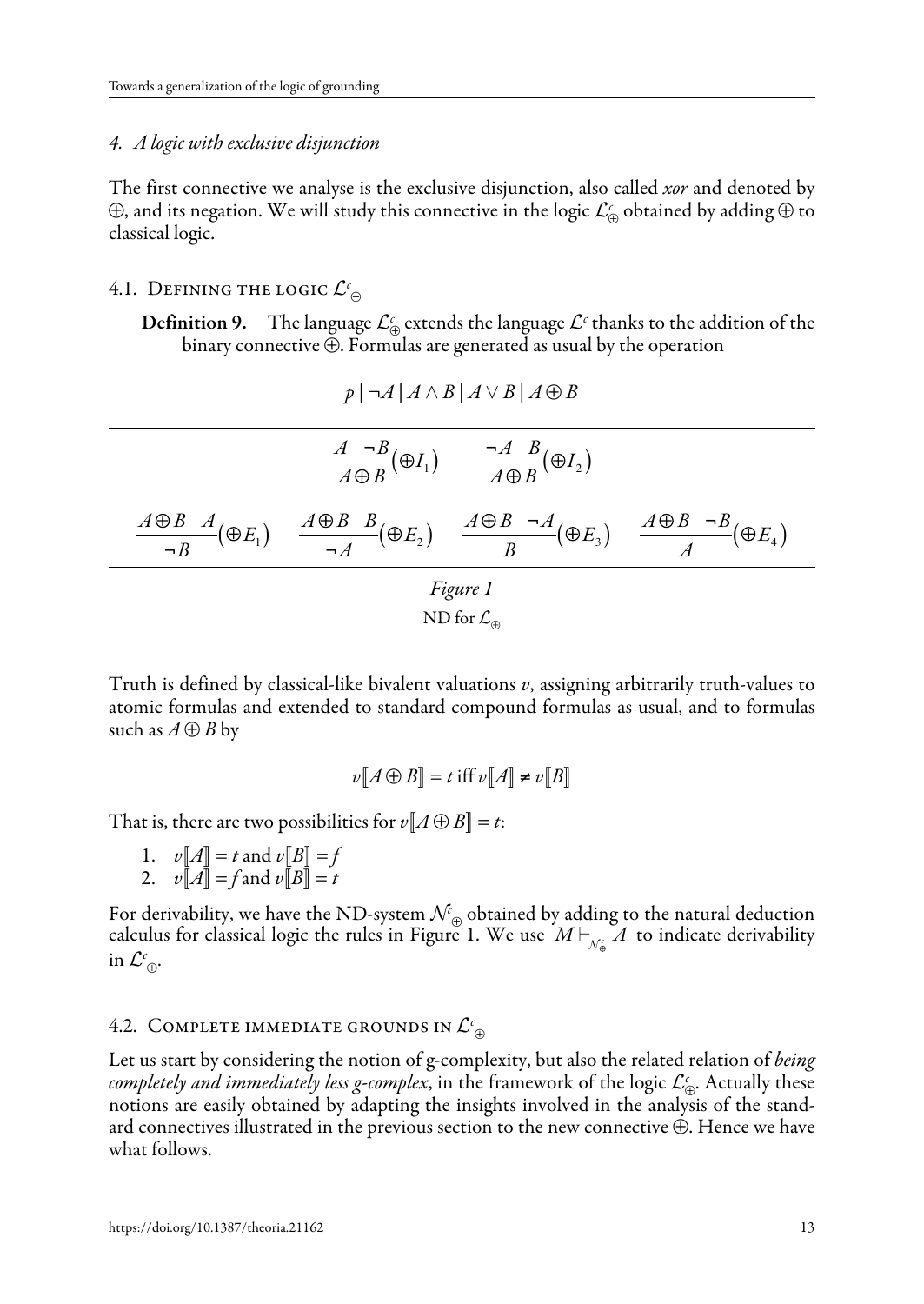**Definition 10.** The g-complexity of a formula  $A \in \mathcal{L}_{\oplus}^c$ , *gcm*'(*A*), is defined in the following way:

$$
-gcm'(l) = 0,
$$
  
\n
$$
-gcm'(\neg\neg A) = 1 + gcm'(A),
$$
  
\n
$$
-gcm'(A \circ B) = gcm'(\neg (A \circ B)) = 1 + gcm'(A) + gcm'(B)
$$

where  $\circ$  = { $\land$ ,  $\lor$ ,  $\oplus$  }.

- Definition 11. Let *D* be a formula. The converse of *D*, written *D*\*, is defined as in Definition 4 but covers the language  $\mathcal{L}_{\oplus}^c$ ; this implies that we have the converse of  $A \oplus B$ , namely  $(A \oplus B)^*$ , which corresponds to ¬ $(A \oplus B)$ .
- Definition 12. Consider a formula *A*. We will say that A is *a-c*' *equiv* to *B*, if, and only if, *A* can be obtained from *B* by applications of associativity and commutativity of conjunction, disjunction and exclusive disjunction.

Let us provide some examples of formulas that are *a-c` equiv*. If  $A$  is of the form  $E \oplus F$ , then the formula  $F \oplus E$  is *a-c` equiv* to it. To take another example, if  $A$  is of the form  $(B \oplus C) \oplus D$ , the formulas  $D \oplus (B \oplus C)$  and  $(D \oplus C) \oplus B$  are formulas *a-c` equiv* to it.

**Definition 13.** For any two formulas  $A, B, A \cong B$  if, and only if:

*A* is *a-c*' *equiv* to *B* or *A* is *a-c*' *equiv* to  $B^*$ 

**Definition 14.** Given a multiset of formulas *M* and a formula *C* of the language  $\mathcal{L}_{\oplus}^c$ , we say that *M* is completely and immediately less g-complex than *C*, if, and only if:

$$
- C \cong \neg \neg B \text{ and } M = \{B\} \text{ or } M = \{B^*\}, \text{ or} - C \cong (B \circ D) \text{ and } M = \{B, D\}, \text{ or } M = \{B^*, D\}, \text{ or } M = \{B, D^*\}, \text{ or } M = \{B^*, D^*\}.
$$

The relation of being *completely and immediately less g-complex* is very useful for the task of identifying the grounds of a certain formula, in this case the formulas of the form  $A \oplus B$ which are the centre of our interest. Since, according the approach of Poggiolesi, the complete and immediate grounds of  $A \oplus B$  need to be completely and immediately less complex than  $A \oplus B$ , we know that the grounds for  $A \oplus B$  necessarily consist of one of these four multisets  $\{A, B\}$  or  $\{A^*, B\}$  or  $\{A, B^*\}$  or  $\{A^*, B^*\}$ . This widely restricts the possibilities. Let us now analyse each of these multisets. Still according to Poggiolesi's approach, we know that the grounds and their conclusion need to be such that the latter is derivable from the former. Of course now derivability is to be understood relative to the logic  $\mathcal{L}_{\oplus}^c$ . But then of the four multisets  $\{A, B\}$ ,  $\{A^*, B\}$ ,  $\{A, B^*\}$ ,  $\{A^*, B^*\}$ , only two can serve as grounds, since neither from  $\{A, B\}$  nor from  $\{A^*, B^*\}$  the formula  $A \oplus B$  is derivable according to the rules of Figure 1. So we are left with  $\{A^*, B\}$  and  $\{A, B^*\}$ : from  $\{A^*, B\}$ , thanks to the rule  $\oplus I_1$  and possibly some applications of the negation rule, and from {*A*, *B*<sup>\*</sup>}, thanks to the rule  $\oplus I_2$  and possibly some applications of the negation rule, the formula  $A \oplus B$  is derivable. Even at the intuitive level these multisets seem to be two good candidates. The exclusive disjunction is indeed true if, and only if, its components do not have the same truth value; hence, if we wonder why a formula like  $A \oplus B$  is true, the natural answer is either because *A* is true and *B*\* is true, or because *B* is true and *A*\* is true. Moreover each of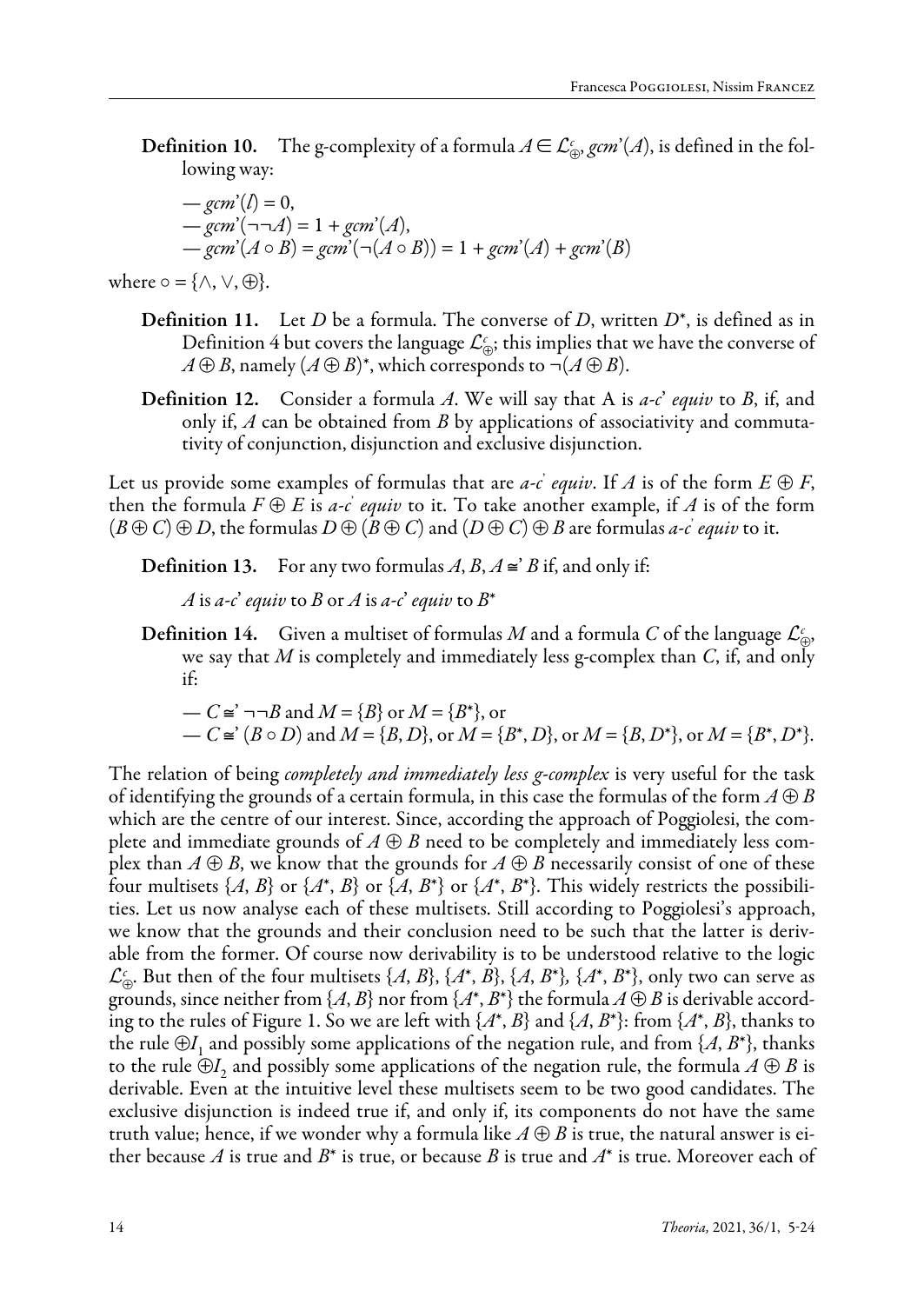these grounds is complete because each gathers all truths that serve to explain  $A \oplus B$ , and finally even the immediacy condition is satisfied since nothing can possibly lie in between  ${A^*}, B$  or  ${A, B^*}$  and  $A \oplus B$ .

So far so god. But here is where the problem comes. According to Poggiolesi's definition, for  $\{A^*, B\}$  and  $\{A, B^*\}$  to be the complete and immediate grounds of  $A \oplus B$ , not only the relation of being completely and immediately less g-complex and positive derivability need to be satisfied, but negative derivability as well. In particular, by negating *each*  ground and having an empty robust condition, the negative derivability clause would require:

1.  $\neg(A^*)$ ,  $\neg B \vdash_{\mathcal{N}^c} \neg(A \oplus B)$ 

2. 
$$
\neg A, \neg (B^*) \vdash_{\mathcal{N}_{\oplus}^c} \neg (A \oplus B)
$$

The problem is that neither 1 nor 2 hold and that therefore  $\{A, B^*\}$  and  $\{A, B^*\}$  cannot be considered as the complete and immediate grounds of  $A \oplus B$ , according to Poggiolesi's approach. In front of this situation we have two options: either we stick with Poggiolesi's original notion of negative derivability, we reject  $\{A, B^*\}$  and  $\{A, B^*\}$  as possible grounds of  $A \oplus B$  and we try to change something in g-complexity and positive derivability in the attempt of finding new grounds. Or we believe that the arguments and definitions provided so far for g-complexity and positive derivability are sound and that moreover even at the intuitive level  $\{A, B^*\}$  and  $\{A, B^*\}$  seem to be ideal candidates for the complete and immediate grounds of  $A \oplus B$ , and that hence something needs to be changed in the original Poggiolesi's notion of negative derivability. This second option looks more plausible and thus we will follow it in the rest of the section.

Let us remind the reader that the notion of negative derivability serves, in Poggiolesi's intentions, to formalize a notion of variation. However, the choice made in Poggiolesi (2016), to negate all of the grounds *en bloc* fits classical conjunction and disjunction, but it is a quite strong request. Indeed if we take M as a multiset of complete and immediate grounds, in order to vary this multiset and check whether this variation affects the conclusion, it seems enough to vary at least one element of *M* by replacing it with its negation, or even better with its converse that it is an even more general requirement, and check that this variation passes through the conclusion. This small change already gives a modification of our original multiset of grounds and it might already affect the truthvalue of the grounded formula. So negative derivability can become a much more general request *to find at least a variation of the multiset of grounds that affects the truth-value of the conclusion*, i.e. it is such that from that variation we can derive that the converse of the grounded formula is true. This leaves the choice in Poggiolesi (2016) correct by being a *special case* of the generalization here, the special case where one chooses to vary all of the grounds.

Let us see the effect of such a change in our case-study. Let us focus on  $\{A, B^*\}$  as being the complete and immediate grounds of  $A \oplus B$ . There are two natural choices for varying this multiset of grounds.

1. Turn  $B^*$  to  $(B^*)^*$ , namely to *B*. We then have that

$$
\{A,B\}\vdash_{\mathcal{N}_{\oplus}^c} \neg(A\oplus B)
$$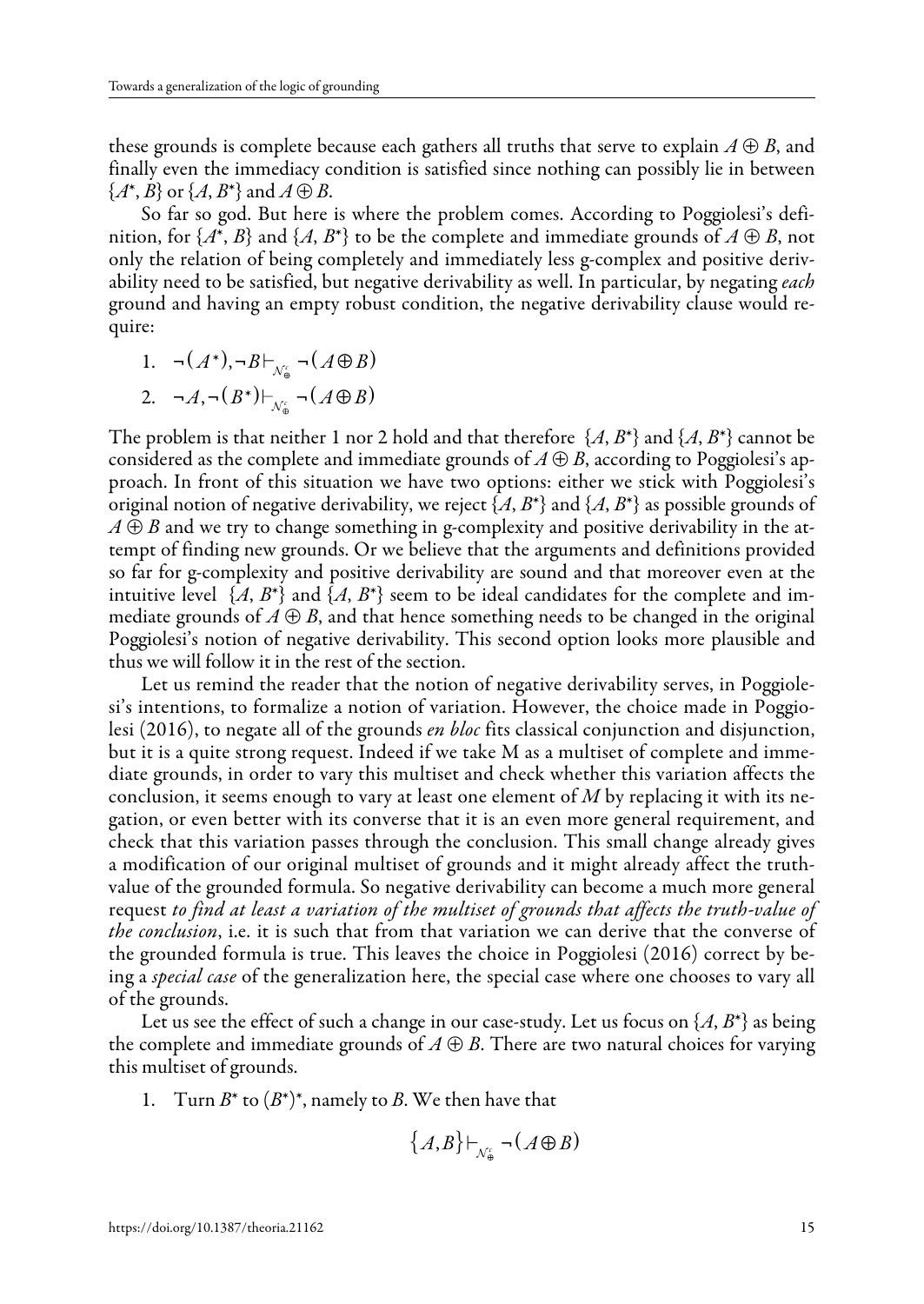The derivation is the following:

$$
\frac{[A \oplus B]_1 A}{\underline{\neg B} \qquad \oplus E_1} B \wedge I}
$$
  

$$
\frac{\bot}{\neg (A \oplus B)} \neg I^1
$$

2. Turn *A* to *A*\*. We then have that

$$
\{A^*,B\}^* \vdash_{\mathcal{N}_\oplus^c} \neg(A \oplus B)
$$

The derivation is the following<sup>10</sup>

$$
\frac{[A \oplus B]_1 A^*}{B} \xrightarrow{\oplus E_3} B^* \wedge I
$$
  

$$
\frac{\perp}{\neg(A \oplus B)} \neg I^1
$$

So, indeed, there are two ways for the negative derivability to be satisfied and hence we can conclude that according to this new analysis  $\{A, B^*\}$  is the complete and immediate ground of  $A \oplus B$ . Note that an analogous analysis can be carried out for  $\{A^*, B\}$  but is omitted.<sup>11</sup>

These observations not only have helped us to provide a grounding-analysis of the exclusive disjunction, but have also led to a natural extension of Poggiolesi's definition which we rigorously reformulate in the following way.

- Definition 15. For any consistent multiset of formulas *C* ∪ *M* such that *C* and *M* are formulated in the language  $\mathcal{L}_{\oplus}^c$ , we say that, under the robust condition (that may be empty), completely and immediately formally grounds *A*, in symbols  $[C] M | ∼ A$ , if and only if:
	- $M \vdash_{\mathcal{N}_{\alpha}^{\epsilon}} A$ ,
	- for some non-empty (possibly non-proper) sub-multiset *M*' of *M* we have that *C*,  $(M^{\prime})^*$ ,  $M^{-} \vdash_{N_{\alpha}^{c}} (A)^{*}$ , where  $(M^{\prime})^* := \{B^* | B \in M^{\prime}\}$  and  $M^{-}$  is the complement of *M*',
	- $C \cup M$  is completely and immediately less g-complex than A in the sense of Definition 21.

<sup>&</sup>lt;sup>10</sup> For the sake of simplicity, in the application of the rules  $E_3$  and  $\neg I$  we use  $A^*$  instead of  $\neg A$  and  $B^*$  instead of *¬B*. The eventual difference disappears thanks to the applications of the classical negation rules.

<sup>&</sup>lt;sup>11</sup> This analysis cannot be carried out for the multisets  $\{A, B\}$  and  $\{A^*, B^*\}$  since none of them satisfies positive derivability with  $A \oplus B$ , although both multisets are completely and immediately less g-complex than  $A \oplus B$ .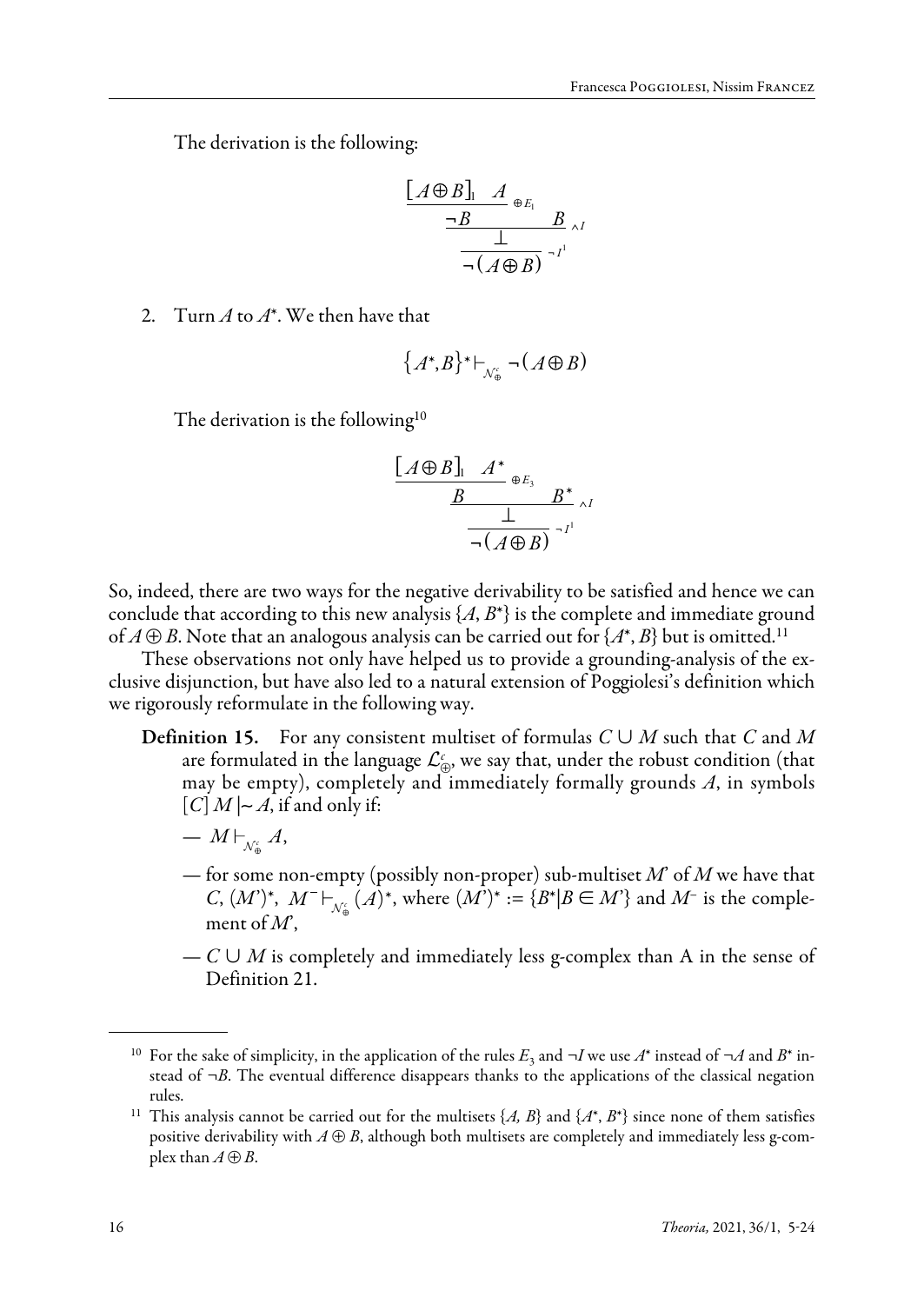This new definition of complete and immediate grounding conservatively extends the one of Poggiolesi (2016): not only it is straightforward to check that it provides the same complete and immediate grounds for double negation, conjunction and disjunction (as well as negation of conjunction and negation of disjunction), moreover it treats in an adequate way the new connective ⊕. The definition also correctly yields the complete and immediate grounds for  $\neg(A \oplus B)$ . The complete and immediate grounds of  $\neg(A \oplus B)$  are indeed either  $\{A, B\}$  or  $\{A^*, B^*\}$ . Let us analyse the relation between  $\{A, B\}$  and  $\neg(A \oplus B)$ , the one between  $\{A^*, B^*\}$  and  $\neg(A \oplus B)$  is analogous. We have that from  $\{A, B\}$ , the formula *¬*(*A* ⊕ *B*) can be derived:

$$
\frac{[A \oplus B]_1 A_{\oplus E}}{\neg B \qquad \qquad B \qquad \qquad B \qquad \qquad A}
$$

$$
\frac{1}{\neg (A \oplus B)} \neg I^1
$$

hence positive derivability is satisfied. We also have that from  $\{A^*, B\}$  —which is a possible variation of the multiset of grounds— the formula  $(\neg(A \oplus B))^*$ , namely  $(A \oplus B)$ , can be derived. This is so by means of a simple application of the rule  $\bigoplus I$ , or by means of an application of the rule  $\bigoplus I_1$  and the application of the classical rules of negation. Therefore also negative derivability is satisfied. Finally, it is easy to check that the multiset  $\{A, B\}$  is completely and immediately less g-complex than  $\neg(A \oplus B)$  according to Definition 21.

Let us end the section with the following important observation. We have analyzed the grounds of the exclusive disjunction, namely of the formulas of the form  $A \oplus B$  and we have reached the conclusion that the complete and immediate grounds of such formulas are either the multiset  $\{A, B^*\}$  or the multiset  $\{A^*, B\}$ . This is supported by the generalized version of Poggiolesi's approach, but also by our intuitions. Let us for example consider the sentence "with four euros John either buys a sandwich or a drink" and suppose one asks for the reasons why this sentence is true. The natural answer is because "with four euros John buys a sandwich and John does not buy a drink", or because "with four euros John buys a drink and John does not buy a sandwich", which precisely coincide with the conclusion that we have drawn in this section, that therefore lay on a solid basis. However one could formulate the following perplexity in front of our conclusions. Consider the logic  $\mathcal{L}_{\oplus}^c$  in which we have been working in this section. In  $\mathcal{L}_{\oplus}^c$  it is possible to formulate the equivalence between the formula  $A \oplus B$  and the formula  $(A \land \neg B) \lor (\neg A \land B)$ . However, according to Definition 15, we have that:

- the complete and immediate grounds of  $A \oplus B$  are  $\{A, B^*\}$  or  $\{A^*, B\}$
- the complete and immediate grounds of  $(A \land \neg B) \lor (\neg A \land B)$  are either  $\{A \land \neg B\}$ under the robust condition  $(\neg A \land B)^*$ , or  $\neg A \land B$  under the robust condition  $(A \wedge \neg B)^*$ .

Given that the two formulas are logically equivalent, shouldn't the grounds of  $A \oplus B$  be the same as the grounds of  $(A \land \neg \overline{B}) \lor (\neg \overline{A} \land \overline{B})$  and thus our conclusion be wrong? In order to dissipate this doubt, let us make the following remark. It is by now a widespread opinion (e.g. see Correia (2016); Krämer (2019)) that ground-theoretic equivalence, i.e.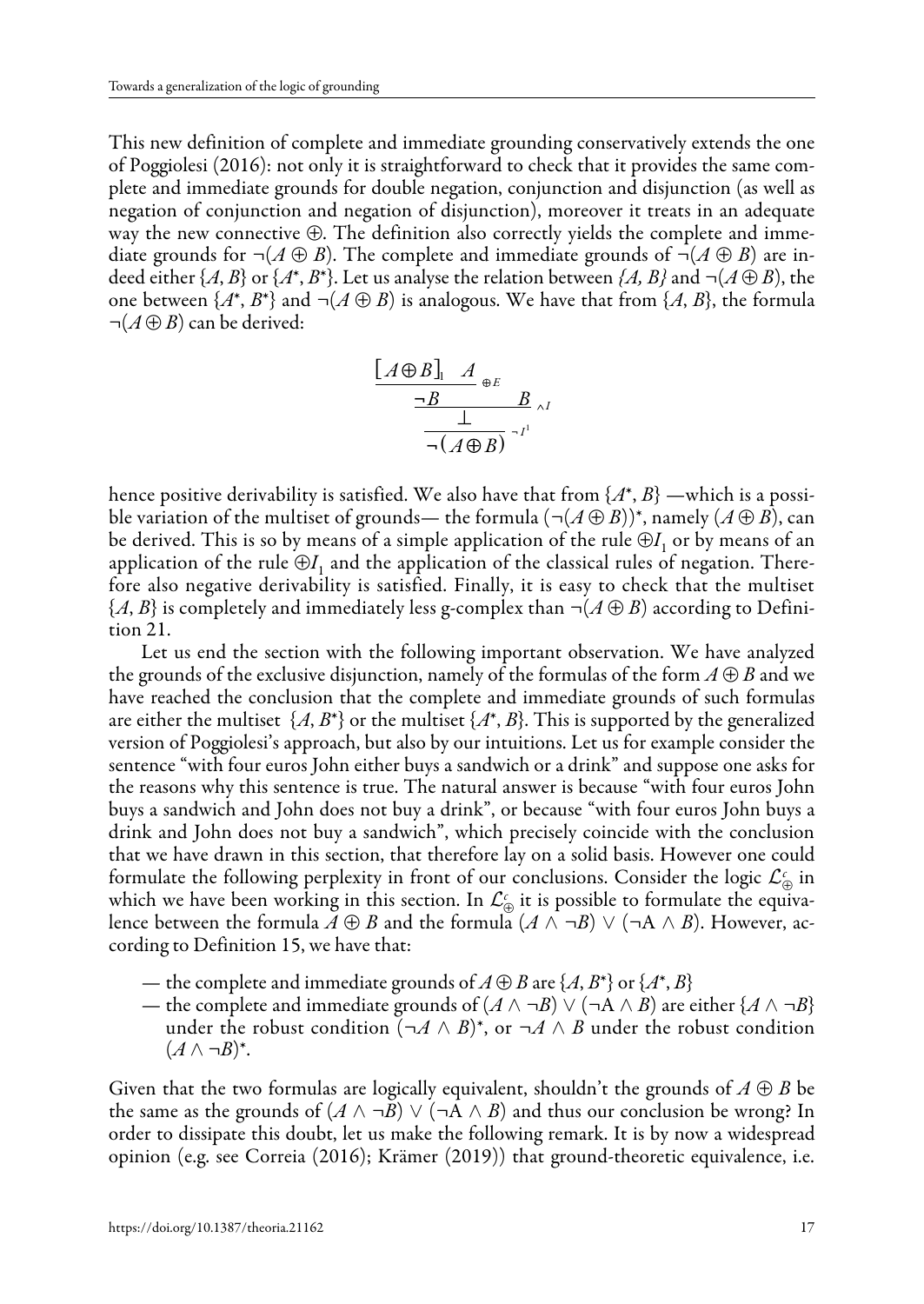the equivalence required to claim that the two formulas  $A \oplus B$  and  $(A \wedge \neg B) \vee (\neg A \wedge B)$ have the same complete and immediate grounds, is more tine-grained than logical equivalence. This is so because of the negation connective  $-A$  and  $\neg\neg A$  are logically equivalent but it is not the case that they have the same complete and immediate grounds rather the former grounds the latter – and this is so also because of the number of occurrences of a connective or a subformula in a given formula to which grounding is sensitive, for example  $A \wedge (B \vee C)$  is logically equivalent to  $(A \wedge B) \vee (A \wedge C)$  but they do not have the same grounds (e.g. see Krämer and Roski (2015)). In other words, in view of these examples that are commonly accepted in the literature, and because of the different structure displayed by the two formulas  $A \oplus B$  and  $(A \wedge \neg B) \vee (\neg A \wedge B)$ , it should not come as a surprise, rather it seems to confirm the granularity of the notion of ground-theoretic equivalence, the fact that  $A \oplus B$  and  $(A \wedge \neg B) \vee (\neg A \wedge B)$ , although logically equivalent, have different complete and immediate grounds.

#### *5. A logic with ternary disjunction*

In this section we consider a classical-like ternary connective  $+(A, B, C)$ , to be interpreted as a ternary disjunction. Namely, classically equivalent to  $(A \vee B) \vee C$  (or any of its *ac equiv* formula), but considered primitive. We will study this connective in the logic  $\mathcal{L}_{\oplus+}^c$ obtained by adding to the logic  $\mathcal{L}_{\oplus}^c$  the ternary connective +.

# 5.1. Defining the logic  $\mathcal{L}^{\scriptscriptstyle\mathcal{C}}_{\oplus +}$

**Definition 16.** The language  $\mathcal{L}_{\oplus+}^c$  extends the language  $\mathcal{L}_{\oplus}^c$  thanks to the addition of the trivalent connective +. Formulas are generated as usual by the operation

$$
p \mid \neg A \mid A \land B \mid A \lor B \mid A \oplus B \mid + (A, B, C)
$$

Truth is defined by classical-like bivalent valuations *v*, assigning arbitrarily truth-values to atomic formulas and extended to standard compound formulas as usual, and to formulas such as  $+(A, B, C)$  by

$$
v[[+(A, B, C)]] = t
$$
 iff  $v[[A]] = t$  or  $v[[B]] = t$  or  $v[[C]] = t$ 

For derivability, we have the ND-system  $\mathcal{N}_{\oplus_+}^{\!\scriptscriptstyle\ell}$  obtained by adding to the natural deduction calculus  $\mathcal{N}_\oplus^\varepsilon$  the rules in Figure 2. We use  $M\vdash_{\mathcal{N}_\oplus^\varepsilon_\ast} A$  to indicate derivability in  $\mathcal{L}_\oplus^\varepsilon_\ast.$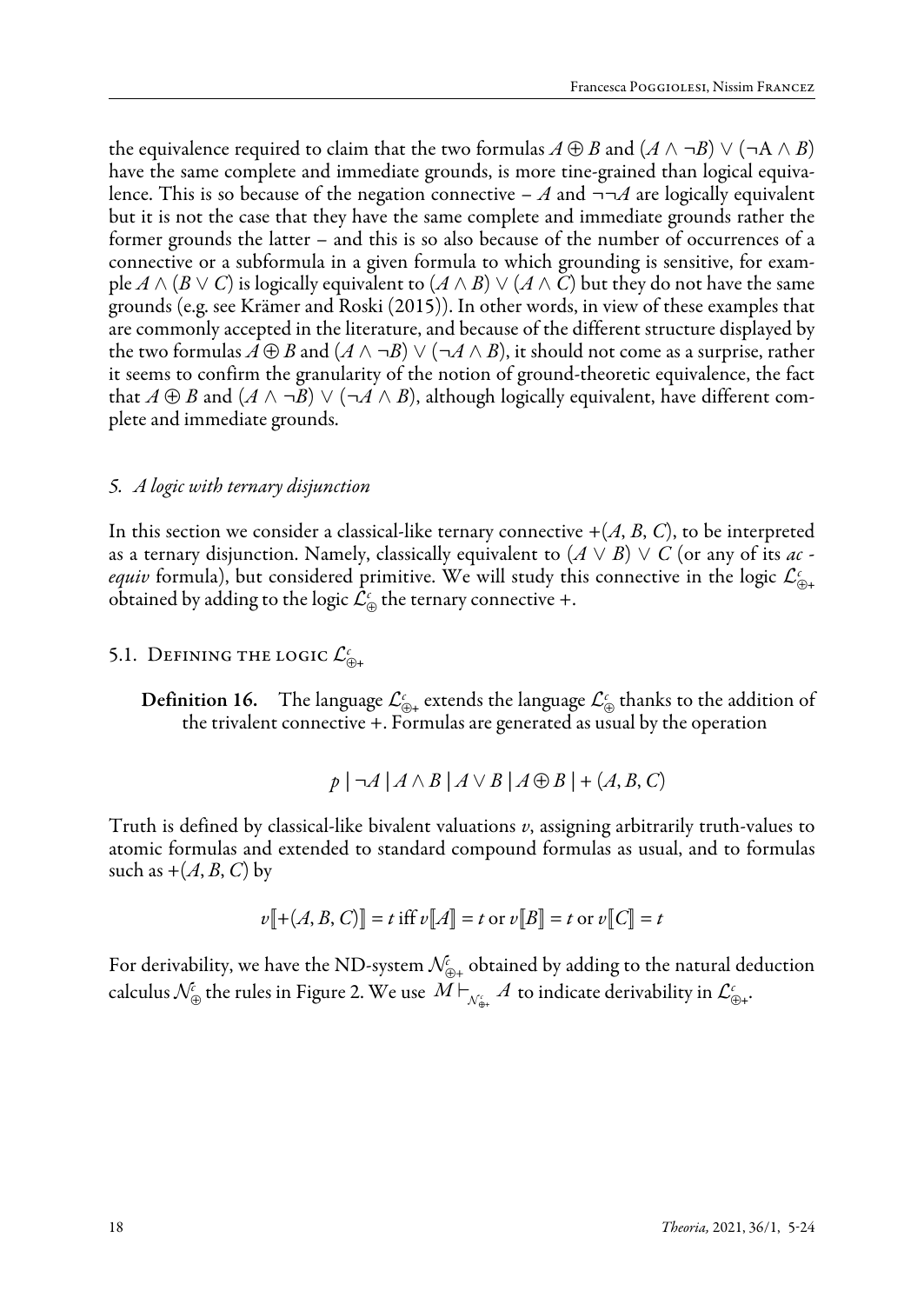*A* +(*A*,*B*,*C*) <sup>+</sup>*<sup>I</sup>* ( <sup>1</sup> ) *<sup>B</sup>* +(*A*,*B*,*C*) <sup>+</sup>*<sup>I</sup>* ( <sup>2</sup> ) *<sup>C</sup>* +(*A*,*B*,*C*) <sup>+</sup>*<sup>I</sup>* ( <sup>3</sup> ) +(*A*,*B*,*C*) [*A*]*<sup>i</sup> D* [*B*]*<sup>j</sup> D* [*C*]*<sup>k</sup> D D* +*E<sup>i</sup>*, *<sup>j</sup>* , *<sup>k</sup>* ( ) *Figure 2* ND for <sup>+</sup>

# 5.2. Complete immediate grounds in  $\mathcal{L}_{\oplus +}^\epsilon$

As before, we start by considering the notion of g-complexity, but also the related relation of *being completely and immediately less g-complex*, in the framework of the logic  $\mathcal{L}_{\oplus +}^c$ . Once more these notions are easily obtained by adapting the insights involved in the analysis of the standard connectives to the trivalent disjunction. Hence we have what follows.

**Definition 17.** The g-complexity of a formula  $A \in \mathcal{L}_{\oplus+}^c$ , *gcm*<sup>"</sup>(A), is defined in the following way:

$$
-gcm^{n}(l) = 0,
$$
  
\n
$$
-gcm^{n}(\neg \neg A) = 1 + gcm^{n}(A),
$$
  
\n
$$
-gcm^{n}(A \circ B) = gcm^{n}(\neg (A \circ B)) = 1 + gcm^{n}(A) + gcm^{n}(B).
$$
  
\n
$$
-gcm^{n} + (A, B, C) = gcm^{n}(\neg + (A, B, C)) = 1 + gcm^{n}(A) + gcm^{n}(B) + gcm^{n}(C).
$$

where  $\circ$  = { $\land$ ,  $\lor$ ,  $\oplus$  }.

- Definition 18. Let *D* be a formula. The converse of *D*, written *D*\*, is defined as in Definition 4 but covers the language  $\mathcal{L}_{\oplus \frac{1}{2}}^c$ ; this implies that we have the converse of  $+(A, B, C)$ , namely  $(+ (A, B, C))^*$ , which corresponds to  $\neg + (A, B, C)$ .
- Definition 19. Consider a formula *A*. We will say that A is *a-c-extend equiv* to *B*, if, and only if, *A* can be obtained from *B* by applications of associativity and commutativity of conjunction, disjunction and exclusive disjunction, or it can be obtained by applications of the following laws:

$$
-+(A, B, C) \leftrightarrow +(A, C, B)
$$
  
\n
$$
-+(A, B, C) \leftrightarrow +(B, A, C)
$$
  
\n
$$
-+(A, B, C) \leftrightarrow +(C, A, B)
$$
  
\n
$$
-+(A, B, C) \leftrightarrow +(B, C, A)
$$
  
\n
$$
-+(A, B, C) \leftrightarrow +(C, B, A)
$$
  
\n
$$
-+(+(A, B, C), D, E) \leftrightarrow +(A, +(B, C, D), E)
$$
  
\n
$$
-+(A, A, B, C), D, E) \leftrightarrow +(A, B, +(C, D, E))
$$
  
\n
$$
-+(A, +(B, C, D), E) \leftrightarrow +(A, B, +(C, D, E))
$$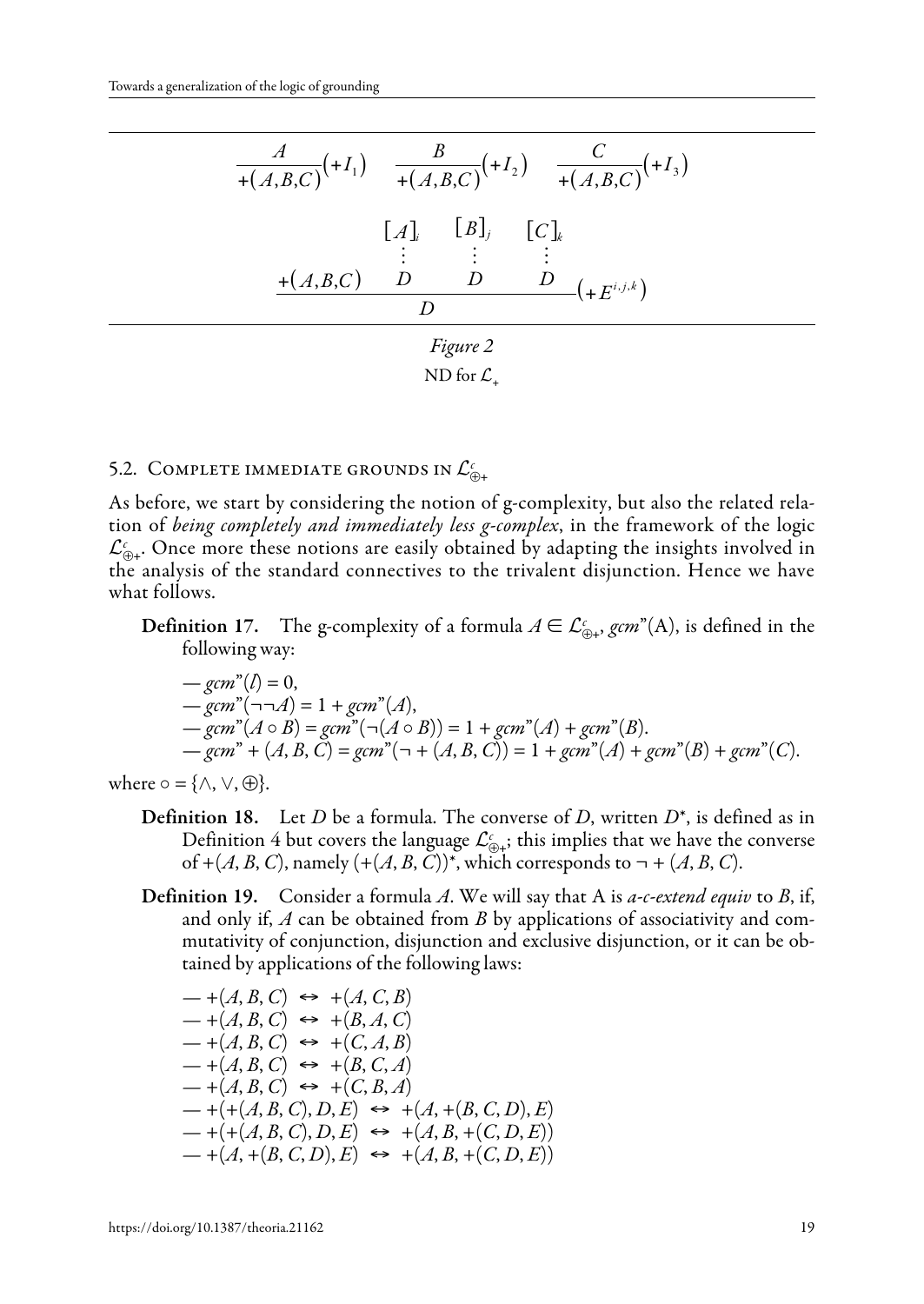**Definition 20.** For any two formulas  $A, B \in \mathcal{L}_{\bigoplus^{c},A}^c$  and only if:

*A* is *a-c-extend equiv* to *B* or *A* is *a-c-extend equiv* to  $B^*$ 

- **Definition 21.** Given a multiset of formulas *M* and a formula *C* of the language  $\mathcal{L}_{\oplus}^c$ , we say that *M* is completely and immediately less g-complex than *C*, if, and only if:
	- $-C \cong$ <sup>"</sup> ¬¬*B* and  $M = {B}$  or  $M = {B^*}$ , or  $-C \cong$  *C*  $(B \circ D)$  and  $M = {B, D}$ , or  $M = {B^*, D}$ , or  $M = {B, D^*}$ , or  $M = \{B^*, D^*\}.$  $-C$  ≅<sup>"</sup> + (*B*, *D*, *E*) and *M* = {*B*, *D*, *E*}, or *M* = {*B*<sup>\*</sup>, *D*, *E*}, or *M* = {*B*, *D*<sup>\*</sup>, *E*}, or  $M = \{B, D, E^*\},$  or  $M = \{B^*, D^*, E\}$ , or  $M = \{B, D^*, E^*\},$  or  $M = \{B^*, D, E^*\},$  or  $M = \{B^*, D^*, E^*\}.$

The considerations involved in the determination of the complete and immediate grounds of formulas of the form  $+(A, B, C)$  are quite similar to those involved in the complete and immediate grounds of the binary classical disjunction. But precisely because of this similarity, a new possibility naturally emerges, namely that more than just one robust condition is needed for getting the complete immediate grounds of classical formulas. Consider the sentence "Ann will watch a Tarantino's movie or a Scorsese's movie or a Lynch's movie." In case Ann will watch the three, then the three sentences "Ann will watch a Tarantino's movie," "Ann will watch a Scorsese's movie" and "Ann will watch a Lynch's movie" will be the complete and immediate grounds. The second possibility is that Ann watches two movies out of three, say Tarantino and Scorsese, and then we have that under the robust condition that "Ann will not watch a Lynch's movie," "Ann will watch a Tarantino's movie" and "Ann will watch a Scorsese's movie" are the complete and immediate grounds of the sentence "Ann will watch a Tarantino's movie or a Scorsese's movie or a Lynch's movie." There exists a third possibility according to which Ann watches only one movie out of three, say Tarantino, and in this case we need to have that under the two robust conditions that "Ann will not watch a Lynch's movie" and "Ann will not watch a Scorsese's movie," "Ann will watch a Tarantino's movie" is the complete and immediate grounding of "Ann will watch a Tarantino's movie or a Scorsese's movie or a Lynch's movie." This corresponds to the fact that formulas of the form  $+(A, B, C)$  not only will have as complete and immediate grounds the multiset  $\{A, B\}$  under the robust condition  $C^*$ , but also the set  $\{A\}$ under the robust condition *B*\* and *C*\*.

These observations not only have helped us to provide a grounding-analysis of the ternary disjunction, but have also led to a natural extension of Poggiolesi's definition which we rigorously reformulate in the following way.

- Definition 22. For any consistent multiset of formulas *N* ∪ *M* such that *N* and *M* are formulated in the language  $\mathcal{L}^c_{\oplus +}$ , we say that, under the robust conditions  $N$ (that may be empty), M completely and immediately formally grounds *A*, in symbols  $[N] M | ∼ A$ , if and only if:
	- $=M\mathord{\vdash}_{\scriptscriptstyle \mathcal N^\iota_{\oplus \mathfrak{+}}} A,$
	- for some non-empty (possibly non-proper) sub-multiset *M*' of *M* we have that  $N, (M^{\prime})^{\ast}, M^{\prime} \vdash_{\mathcal{N}_{\Theta*}^{\epsilon}} (A^{\ast}), \text{ where } (M^{\prime})^{\ast} := \{B^{\ast}|B \in M^{\prime}\}\text{ and }M^{\prime}\text{ is the comple$ ment of *M*',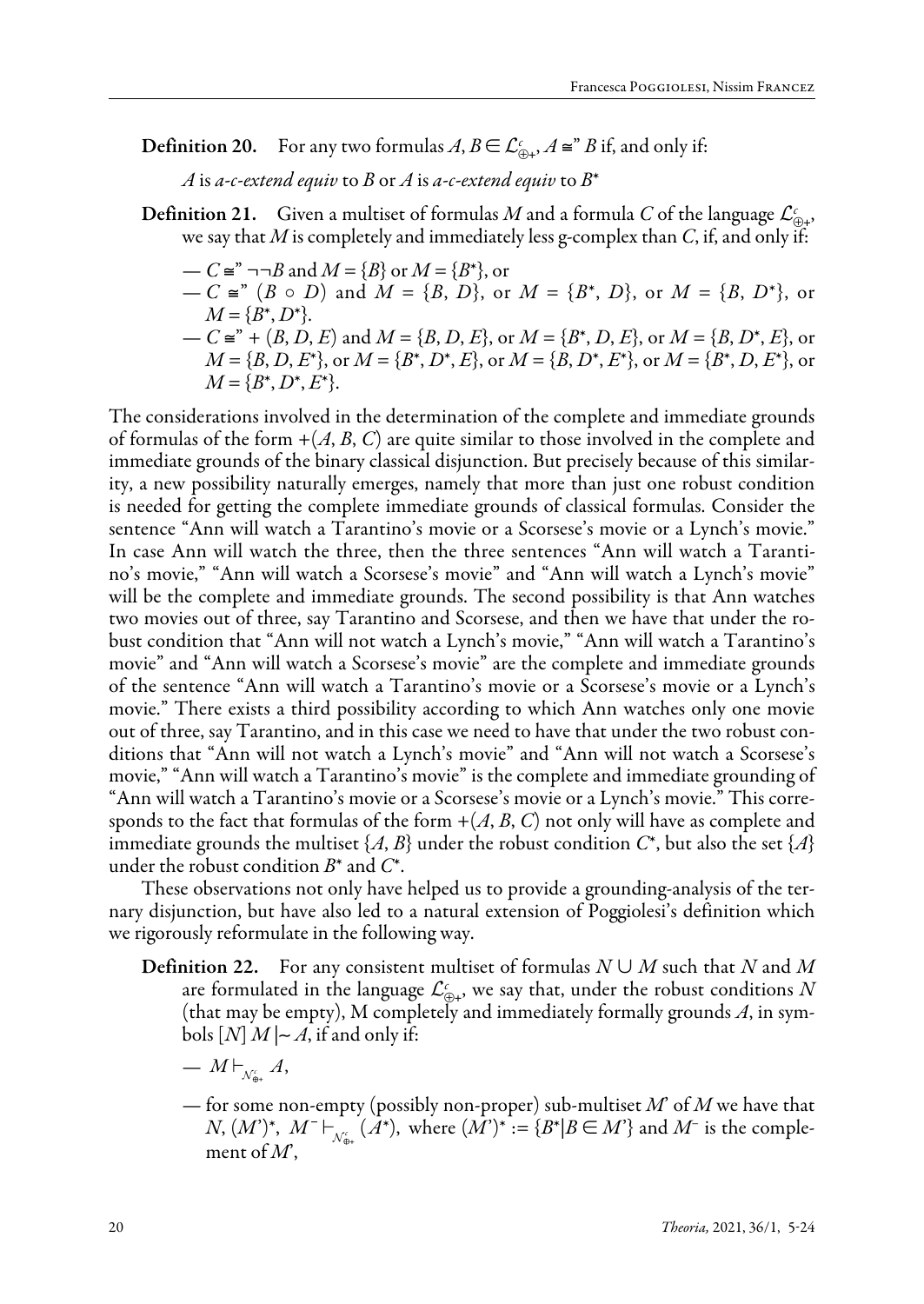— *N* ∪ *M* is completely and immediately less g-complex than *A* in the sense of Definition 21.

This new definition of complete and immediate grounding conservatively extends Definition 15: not only it is straightforward to check that it provides the same complete and immediate grounds for double negation, conjunction, disjunction and exclusive disjunction (as well as the negation of each of these last three connectives), moreover it treats in an adequate way the new connective +. The complete and immediate grounds of  $+(A, B, C)$  that emerge from Definition 15 are:

- $-$ {*A*, *B*, *C*}
- {*A*, *B*} under the robust condition *C*\*
- {*B*, *C*} under the robust condition *A*\*
- $-\{A, C\}$  under the robust condition  $B^*$
- {*A*} under the robust conditions *B*\*, *C*\*
- {*B*} under the robust conditions *A*\*, *C*\*
- $-\{C\}$  under the robust conditions  $A^*, B^*$

Let us consider in detail one of these cases, namely the one where *A* is the complete and immediate ground under the robust conditions {*B*\*, *C*\*}. We have that from *A* one can derive  $+(A, B, C)$  by means of one application of the rule  $+I<sub>1</sub>$  so that positive derivability is satisfied. Negative derivability is also satisfied since we have

$$
\frac{\left[ \mathcal{A}, B, C \right]_{\mathsf{I}} \xrightarrow{\left[ A \underline{b}, A^* \right]_{\Lambda I}} \frac{\left[ B \underline{b}, B^* \right]_{\Lambda I}}{\perp} \xrightarrow{\left[ C \underline{b}, C^* \right]_{\Lambda I}} \frac{\left[ C \underline{b}, C^* \right]_{\Lambda I}}{\perp} \xrightarrow{\left[ \mathcal{A}, B, C \right]_{\Lambda I}} \frac{\perp}{\rightarrow \mathcal{A}}}{\longrightarrow \mathcal{A}
$$

Finally it is easy to verify that the multiset  $\{A, B^*, C^*\}$  is completely and immediately less gcomplex than  $+(A, B, C)$  according to Definition 21.

Note that Definition 15 helps us to correctly identify the complete and immediate grounds of formulas of the form  $+(A, B, C)$ ; it is the multiset  $\{A^*, B^*, C^*\}$  which satisfies together with formulas of the form  $\neg + (A, B, C)$  positive and negative derivability plus gcomplexity. Note also that in case  $+(A, B, C)$  has the form  $+(p, q, +(r, s, t))$  and its grounds is the multiset, say,  $\{p, q, +\{r, s, t\}\}$ , then the multiset  $\{p, q, (r, s, t)\}$  is also the complete and immediate ground of the following formulas  $+(+(p, q, r), s, t)$ ,  $+(p, +(q, r, s), t)$ , but also  $+(q, +(p, r, s), t), +(q, +(p, t, s), r), +(p, +(r, t, s), q)$  and so on.

It is interesting to underline that in natural language not only do we have ternary disjunctions, but also *n*-ary disjunctions (e.g. see Francez (2019)). The complete and immediate grounds of *n*-ary disjunction will be analogous to those of the ternary disjunction, and they will be obtained by straightforwardly generalizing the key-notions of this section —namely g-complexity, converse, *a-c equivalence,* completely and immediately less g-complex— to the *n*-ary case.

Finally a brief observation on the links between logical equivalence and ground-theoretic equivalence. Note that although the two formulas  $+(A, B, C)$  and  $A \vee (B \vee C)$ are logically equivalent and have the same complete and mediate grounds, they are not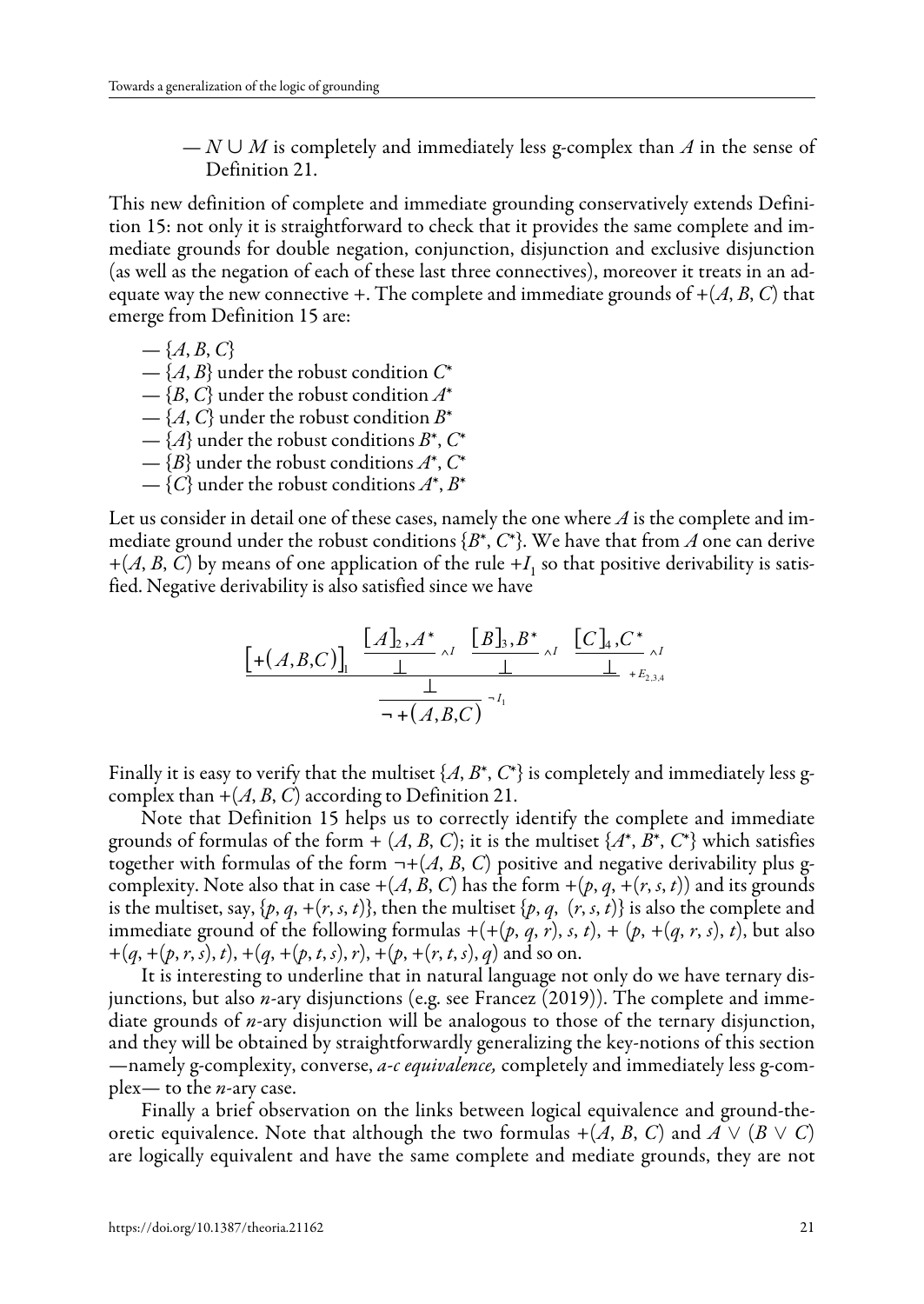ground-theoretically-equivalent, namely they do not have the same complete and immediate grounds. This is so because the connective + is assumed as primitive in the language and thus it represents a basic ternary choice that does not need to pass through a double disjunction to be explained.

## *6. Discussion*

Motivated by the belief that the formal theories of grounding are of intrinsic interest and can and should be studied from a logical perspective, the aim of this paper has been to enrich their applicability, and use them to get a grounding analysis for two non-standard connectives, namely the *exclusive or* and the *ternary or*. We have developed this analysis drawing on Poggiolesi's approach, which is based on the notions of derivability and complexity. Our first result is the rigorous identification of the complete and immediate grounds for the connectives  $\oplus$  and  $+$ . Let us emphasize the importance of this result from a conceptual perspective.12 First of all, one could object against the utility of our study: since both the connectives  $\oplus$  and  $+$  are definable in terms of the other classical connectives, one could attempt to obtain the grounds of  $\oplus$  and + simply from the grounds of these latter. For example, given that  $A \oplus B$  is logically equivalent to, and hence definable as, the formula (*A* ∧ *¬B*) ∨ (*¬A* ∧ *B*), one proposal could be to take its complete and immediate grounds to just be those of  $(A \land \neg B) \lor (\neg A \land B)$ . This kind of reasoning, although common, depends on the assumption that ground-theoretic equivalence is the same as logical equivalence. However, as our intuitions suggest, and as has emerged from other recent analysis, e.g. see Correia (2016), ground-theoretic equivalence is *not* the same as logical equivalence. Rather, it is a much more fine-grained hyperintensional notion (e.g. see Leitgeb (2019)) that is sensitive to the structure of the formula, i.e. to the number as well as the order of the connectives that occur in a formula. Our study is fully coherent with these findings, insofar as it treats the two previously unstudied connectives as primitive, rather than as defined from others, and brings out important ground-theoretic differences.

Secondly, this paper extends Poggiolesi's approach to previously unconsidered connectives, and generalizes her characterization of the notion of complete and immediate grounding – on the one hand, by introducing a wider notion of variation, on the other hand, by allowing several robust conditions. It thus shows that Poggiolesi's method copes well with two new connectives, as well as suggesting that the method is well-positioned for accurate analysis of other grounding cases not considered to date.

Extendability is an important property of any formal model of a philosophic notion, on at least two fronts. One centers on future formal development. In the current case, it can be an argument for convincing logicians to take an interest in grounding as a new and fertile area of research, for instance. The analysis of the notion of grounding is currently central in philosophy, but attracts little interest from a logical perspective. However, as the case of modality has shown —a metaphysical notion that has given rise to one of the most central contemporary domains of (philosophical) logic— interest and input from logicians has both enriched the study of modal logics and provided a fruitful feedback into philo-

<sup>&</sup>lt;sup>12</sup> We take it to be evident its interest from a technical perspective.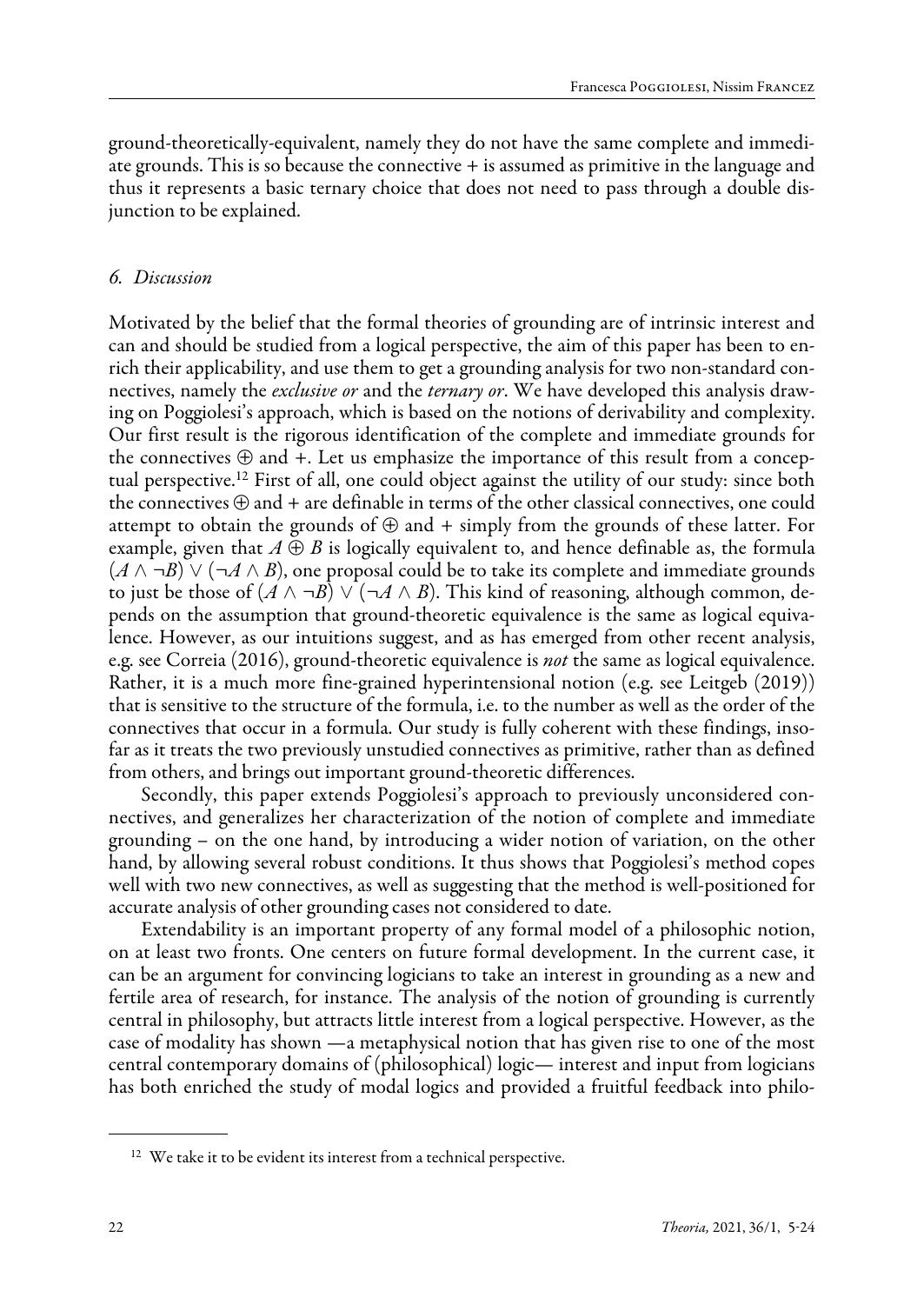sophical debate on modality. The other is purely philosophical: an extendable account of grounding has a strong claim to capturing the structure of the notion itself. For instance, we mentioned previously the purported contrast between metaphysical and logical grounding, and the debates about where the boundary between them lies, or whether one or the other even exists (see for instance Hofweber (2009) or Merlo (2020)), some of which specifically discuss classic disjunction. The development in this paper of a single framework that covers a range of connectives suggests that it may seize characteristics of grounding that are independent of the specitic type of grounding involved, and in this sense is perhaps "deeper" than the contrast between metaphysical and logical grounding, for instance. It may be that the connectives used here have impacts in the context of this debate - we leave this as a topic for future research.

#### *7. Conclusions*

In this article we have considered two different types of disjunction, namely exclusive disjunction as well as trivalent disjunction, and we have applied Poggiolesi's method to obtain a grounding analysis of both of them. We have underlined the technical as well as the conceptual advantages of this operation. We thus hope that this paper can be taken as a first step towards a systematic grounding analysis of several new —classical but also non-classical— connectives that may result in a wide grounding framework that has an interest not only for its philosophical roots but also for its formal features.

## *REFERENCES*

- Blackburn, P., de Rijke, M., and Venema, Y. (2001). *Modal Logic*. Cambridge University Press, Cambridge.
- Correia, F. (2014). Logical grounds. *Review of Symbolic Logic*, 7(1):31-59.
- Correia, F. (2016). On the logic of factual equivalence. *Review of Symbolic Logic*, 9:103-122.
- de Rosset, L. (2013). What is weak ground? *Essays in Philosophy*, 14(1):7-18.
- Fine, K. (2012a). Guide to ground. In Correia, F. and Schnieder, B., editors, *Metaphysical grounding*, pages 37-80. Cambridge University Press, Cambridge.
- Fine, K. (2012b). The pure logic of ground. *Review of Symbolic Logic*, 25(1):1-25.
- Francez, N. (2019). A proof-theoretic semantics for parametric logical constants. *Logique et Analyse*, 62:225-244.
- Hofweber, T. (2009). Ambitious, yet modest, metaphysics. In Chalmers, D., Manley, D., and Wasserman, R., editors, *Metametaphysics: New Essays on the Foundations of Ontology*, pages 260-289. Clarendon Press, Oxford.
- Korbmacher, J. (2017). Axiomatic theories of partial ground i. the base theory. *Journal of Philosophical Logic*, 47:161-191.
- Koslicki, K. (2015). The coarse-grainedness of grounding. *Oxford Studies in Metaphysics*, 9(2):306-344.
- Krämer, S. (2013). A simpler puzzle of ground. *Thought*, 2(2):85-89.
- Krämer, S. (2019). Ground-theoretic equivalence. *Synthese*, forthcoming:1-41.
- Krämer, S. and Roski, S. (2015). A note on the logic of worldly ground. *Thought*, 4:59-68.
- Leitgeb, H. (2019). Hype: A system of hyperintensional logic (with an application to semantic paradoxes). *Journal of Philosophical Logic*, 48:305-405.
- McSweeney, M. (2020). Grounding logically complex facts. In Raven, M., editor, *Routledge Handbook of Metaphysical Grounding*, pages 228-242. Routledge, London.